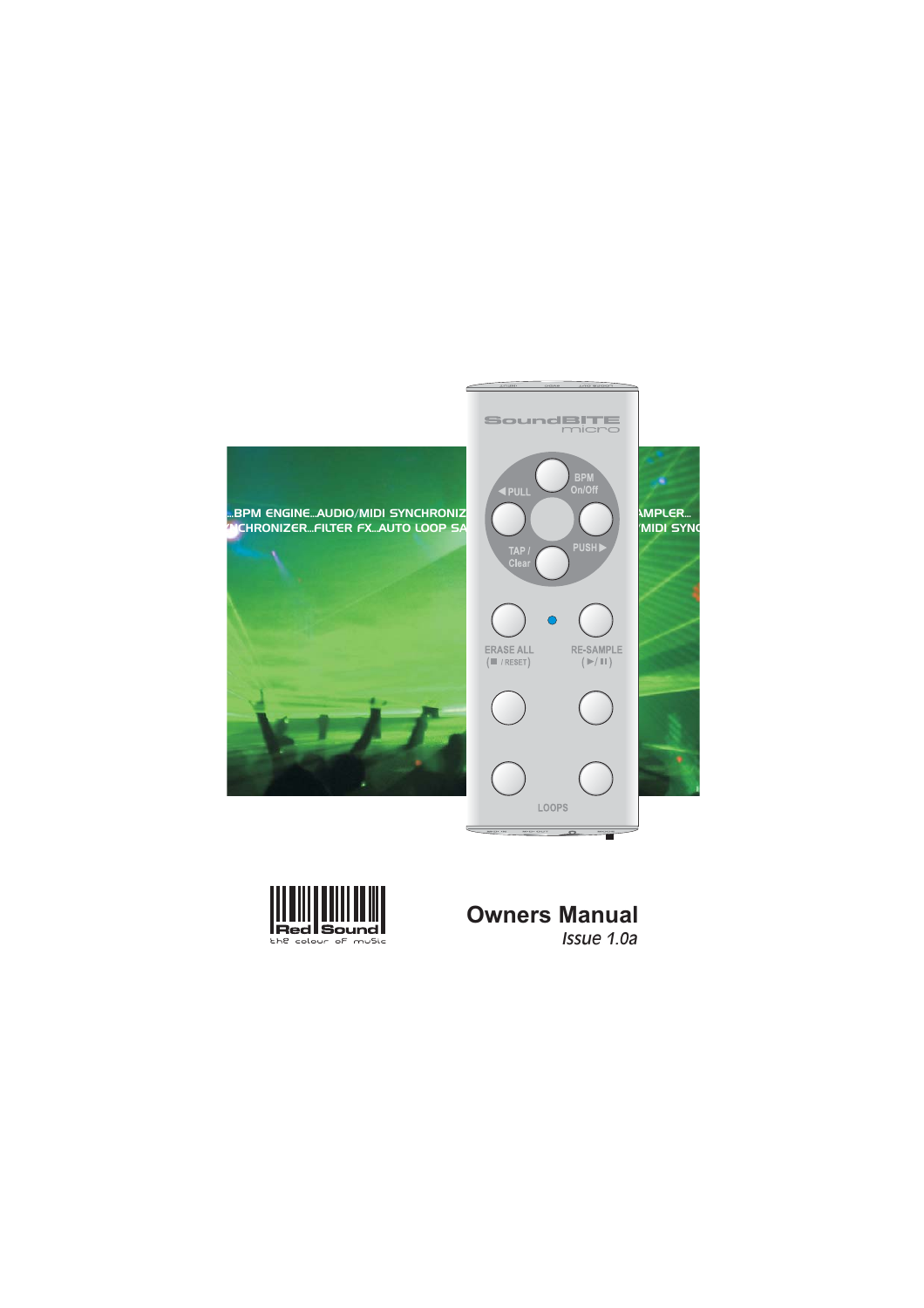# Introduction

## Welcome

Congratulations! By purchasing the new SoundBITE micro you have joined an exclusive club of re-mixers and Djs who have discovered the future of DJ'ing - using automatic loop samples to remix tracks on the fly and mixing MIDI sequencer audio with CD/Vinyl playback in real-time!

The loop sampler section is based on our successful *SoundBITE* model. You can make 24-bit loop samples (at 96kHz) in real-time at the touch of a button without missing a beat! What's more, you can automatically sync together up to four loops with equal ease.

Previously, to make MIDI happen in time with music was a matter of painstaking and time-consuming tweaking of MIDI tempos and sound source pitch controls to keep them even remotely synchronised. The SoundBITE micro automatically synchronises audio and MIDI with key features to further simplify and enhance your performance.

At the heart of the SoundBITE micro is Red Sound's highly acclaimed BPM Analysis Engine (now enhanced to 'V3' for improved performance!), which shoulders the responsibility of calculating the tempo of the music. This leaves you free to concentrate on mixing the loop samples and/or adjusting the realtime controls on your MIDI sequencer.

case and fully portable battery operation, the SoundBITE micro will With straight-forward connections and setup, a compact palm-sized integrate perfectly into any DJ/studio setup.

SoundBITE micro will definitely transform your live performance or studio re-mix and one last thing: don't worry, you can't go wrong… SoundBITE micro won't let you!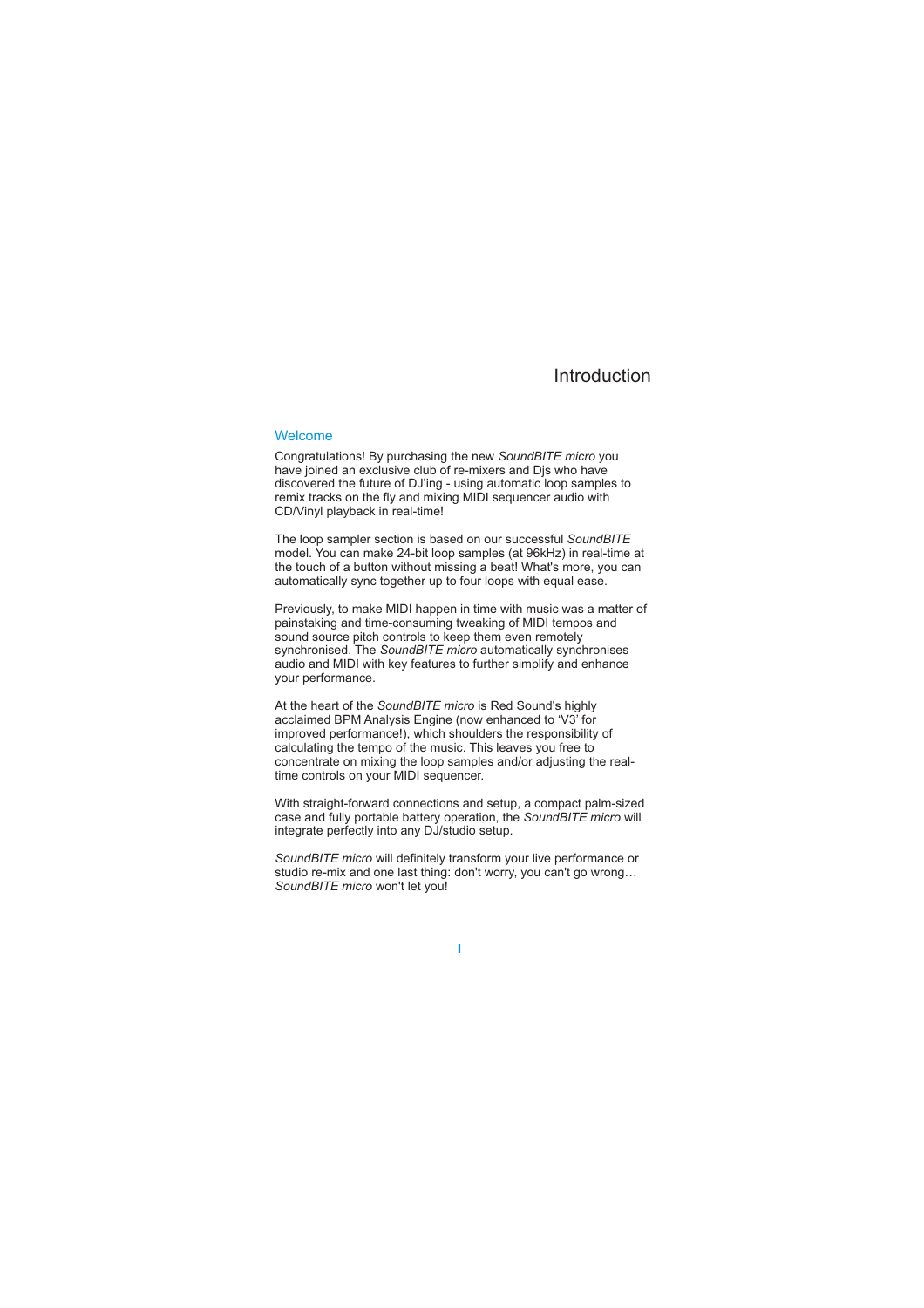

1. BPM ON/OFF: use this button to disengage and re-engage the BPM engine. Also, this button switches the power on/off.

2. PULL/PUSH: use these buttons to adjust the synchronization between the loops/midi clock and audio input.

3. TAP/CLEAR: use this button to manually tap in a tempo or clear the current BPM value. Also, the BPM range can be set and [FILTER] mode can be accessed when this button is pressed and held down.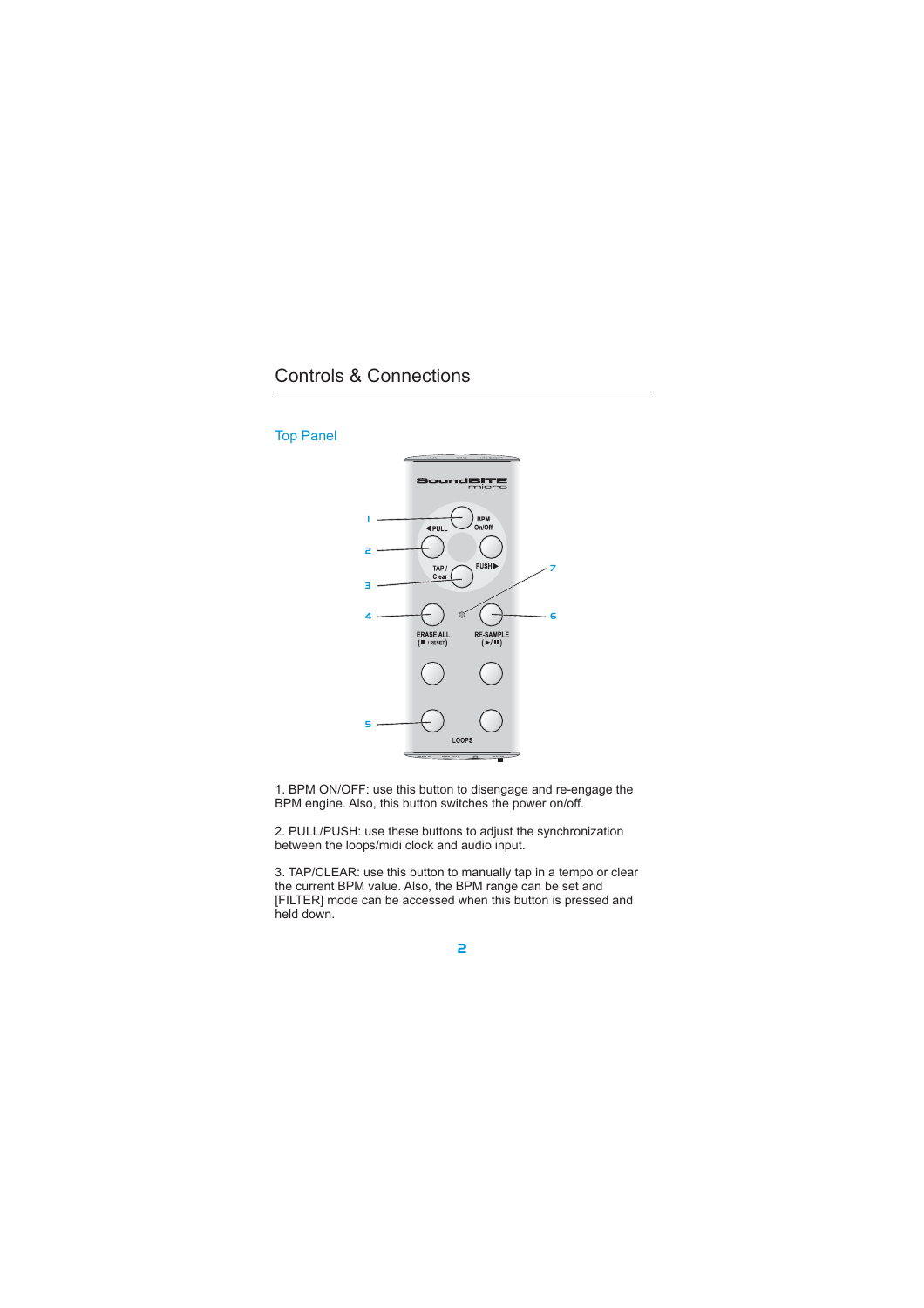4. ERASE ALL (STOP/RESET): in [LOOP] mode, use this button to instantly erase all the recorded loops. In [MIDI] mode, use this button to stop/reset the MIDI clock output.

5. LOOPS: use these four buttons to record, playback and mute the four loop samples.

6. RE-SAMPLE: in [LOOP] mode, use this button to re-sample (over-record) any pre-recorded loops. In [MIDI] mode, use this button to run/pause the MIDI clock output.

7. INDICATOR: this tri-colour led indicates various operational conditions such as BPM engine lock, battery condition etc.

## Front Panel



1. MIDI IN: use this socket to merge your other MIDI output signals with the SoundBITE micro's own MIDI clock (only use the special Red Sound MIDI adaptor cable supplied!).

2. MIDI OUT: use this socket to send the MIDI clock/merged signal to your MIDI sequencer (only use the special Red Sound MIDI adaptor cable supplied!).

- 3. HEADPHONES: use this socket to connect your headphones.
- 4. MODE: use this switch to select [MIDI] or [LOOP] control modes.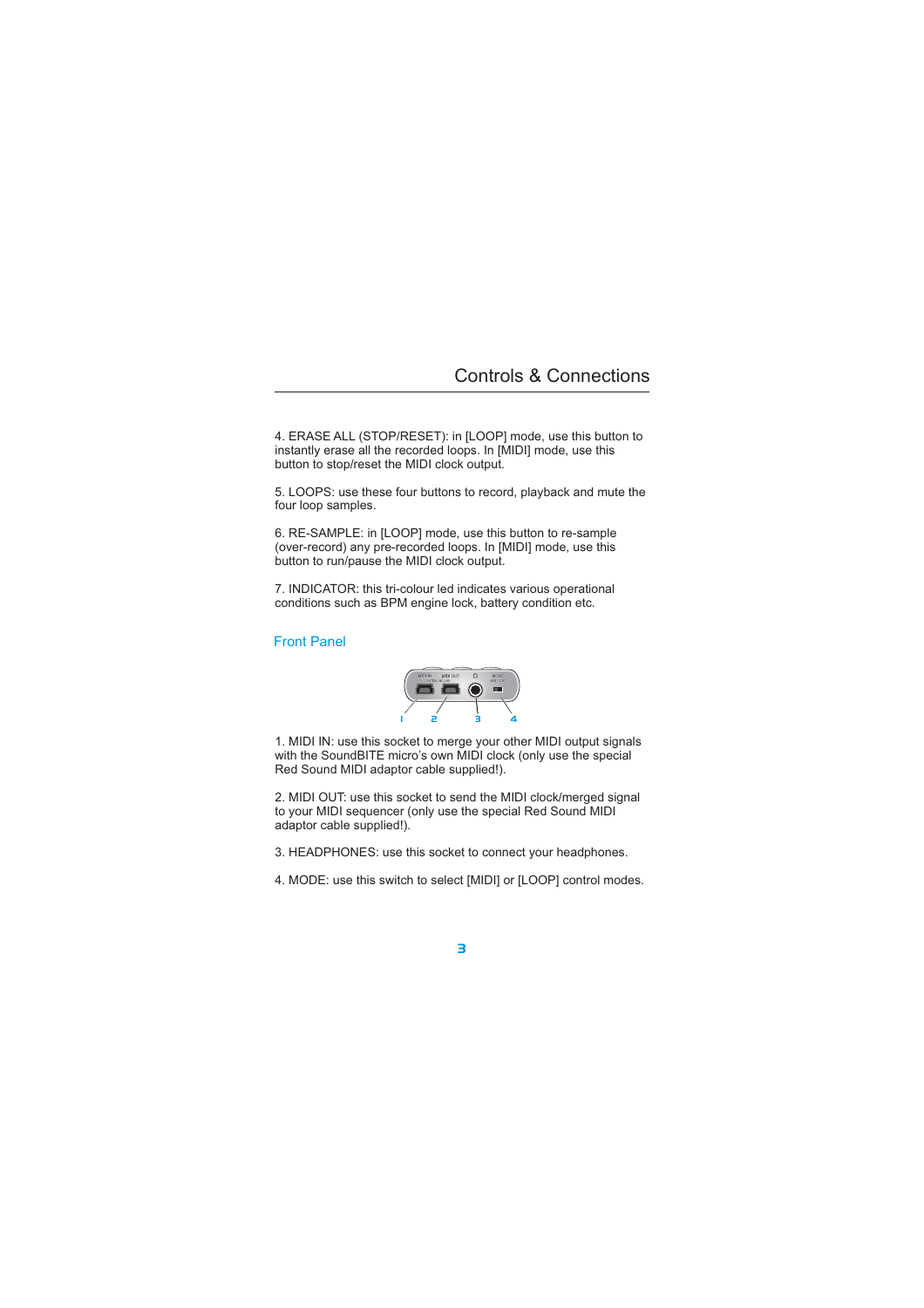## Rear Panel



1. LOOPS OUT: use this socket to connect the loop sample output to a spare channel on your mixing desk.

2. 6VDC POWER: use this socket to connect the supplied power adapter for AC operation or battery charging.

3. INPUT: use this socket to connect the audio signal from your mixing desk (headphone monitor feed is recommended)

### Quick Start Guide

If you want to quickly try out the performance of SoundBITE micro, please first read the following points carefully:

CONNECTIONS: Before making any connections, make sure that the power on all your equipment is turned OFF. Connect the audio and MIDI cables for a basic system setup as shown on page 6.

TURNING ON THE POWER: Make sure all connections have been made correctly and that the volume controls on the mixing desk and amplifier system are completely turned down. Connect the power supply (included) to the 'power in' socket on the rear panel of SoundBITE micro and plug it into a suitable AC outlet, then press & hold the [BPM ON/OFF] button for 2 seconds. Next, turn ON the power of the mixing desk then the power to the amplifier system.

SETTING UP: Select a suitable audio track (dance orientated music with defined beat information), start the playback on the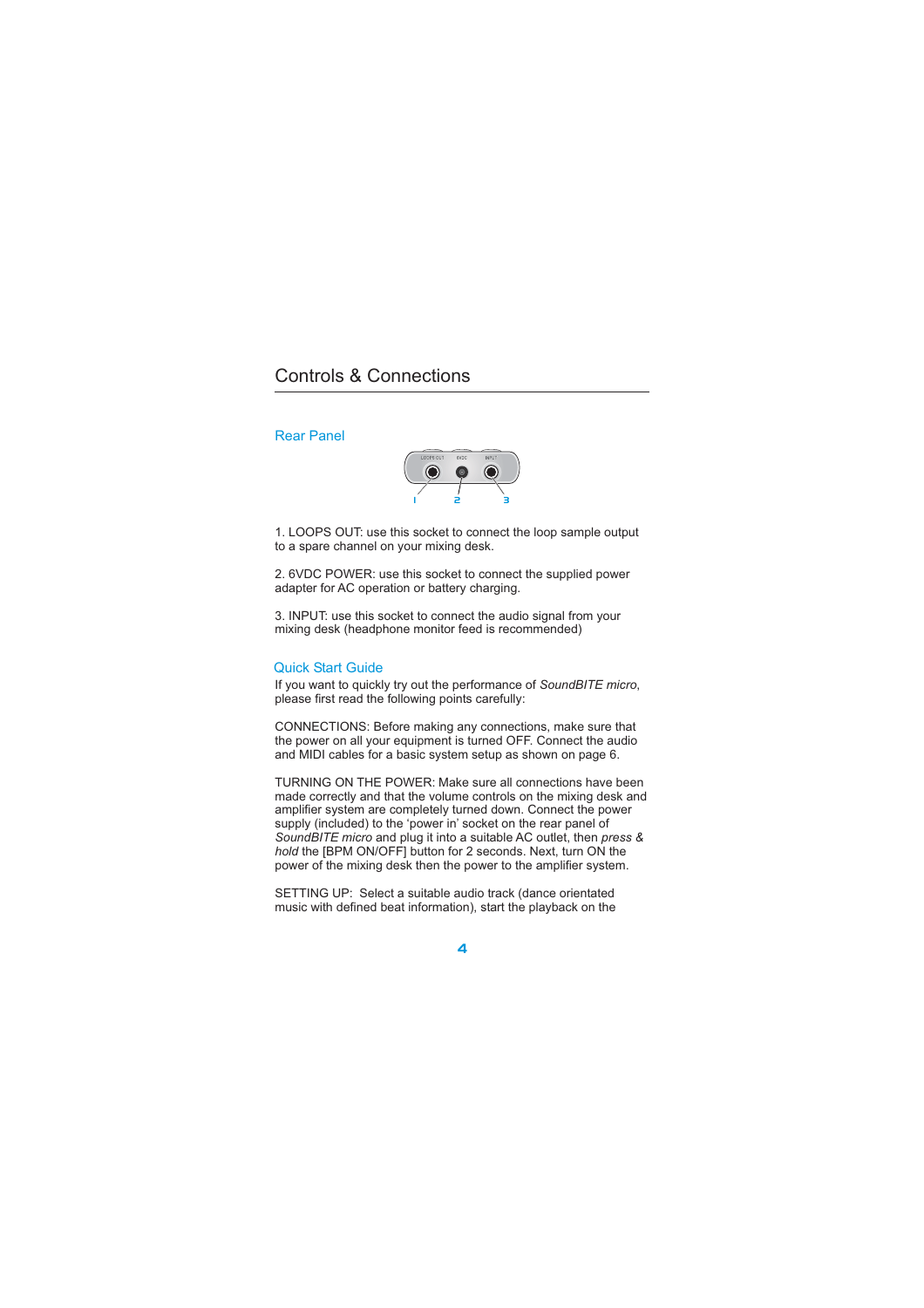connected sound source and route this signal to the headphone monitor output on the mixing desk (check this using the headphones now connected to the headphone output on SoundBITE micro). The input level is automatically set by the internal AGC (automatic gain control). The tri-colour indicator should now change to a [BLUE] indication (the four [LOOP] button indicators flashing at the BPM rate of the audio track).

RECORDING/PLAYING BACK LOOPS: Ensure the [MODE] switch is set to the [LOOP] position. Now simply press one of the four loop buttons whenever you want to start recording a loop - the tri-colour indicator and selected loop button will flash for the corresponding number of beats (defaults are 4, 8, 16 & 32 beats) as the loop is recorded. If for instance, you pressed the 4 beat loop button, the indicators would flash 4 times and then instantly playback the 4 beat loop. To mute the loop, simply press the same loop button again [this button now switches the loop on/off]. Now try recording some of the other loops and playing them back in combination. To clear all the loops press & hold the [ERASE ALL] button. To replace a single loop, press the [RE-SAMPLE] button once, then press the desired loop button to start the re-sample recording process.

CONTROLLING EXTERNAL MIDI SEQUENCERS: Ensure the [MODE] switch is set to the [MIDI] position and check that your midi sequencer is set to receive external midi clock. Now, press the [RUN/PAUSE] button in time with the beat of the audio input. Your midi sequencer should start playing in time with the audio input. If the synchronisation is slightly out, simply use the [PULL/PUSH] buttons to shift the midi clock position (NOTE: avoid assigning the midi driven audio back into the headphone monitor as this will create a feedback loop which will disrupt the synchronisation performance)

Please read the following "OPERATION" section fully to appreciate the range of features and facilities SoundBITE micro has to offer.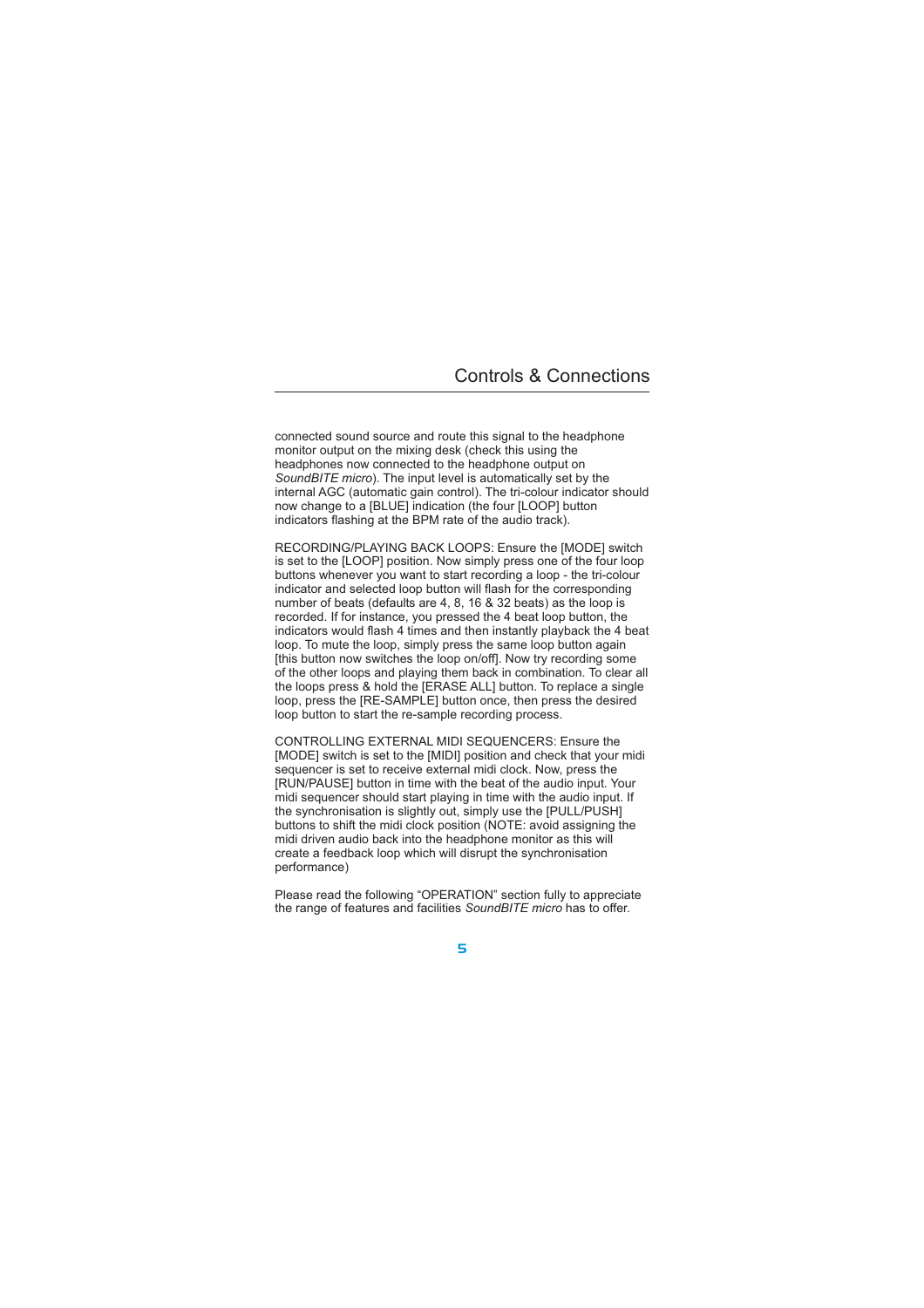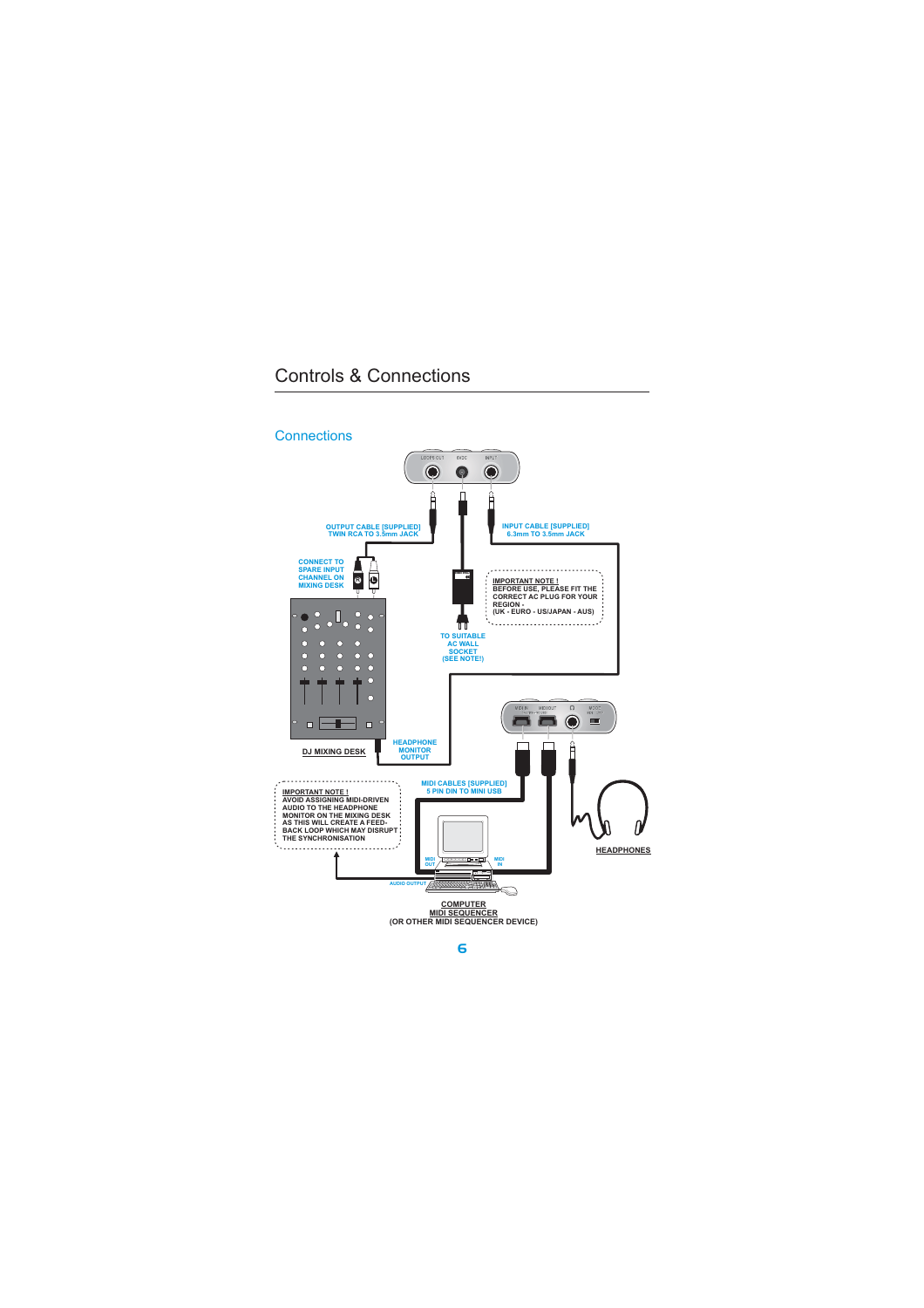### **Battery**

Your SoundBITE micro contains an internal Polymer Lithium-ion rechargeable battery. This is non-user accessible/replaceable item. Should you experience any problems with the battery performance please contact your local Red Sound dealer /Distributor for advice. If the following guidelines are followed the battery should provide many years of trouble-free operation.

CHARGING: to charge the battery, simply connect the supplied power adapter to a suitable AC mains outlet - typical recharging time is approximately 2-3 hours. In [SLEEP] mode the tri-colour indicator flickers to show battery charge status as follows:

Fast [GREEN] flicker = battery charging Slow [GREEN] flicker = battery OK Slow [RED] flicker = battery low

BATTERY LIFE: depending on usage (number of indicators on, loops recorded etc) the session battery life should be as follows:

Sleep mode = 12 hours + Active mode =  $5>6$  hours +

SoundBITE micro automatically dims the brightness of all the indicators whilst running on battery power. When the charger is plugged in, the indicators will also be dimmed but only until the battery is fully charged.

*TIP! Check for high-brightness indicators to confirm battery is fully charged.*

When the battery voltage drops to a critical level *during normal* operation, the tri-colour indicator will show the following warning:

Slow [RED] pulse = Low battery warning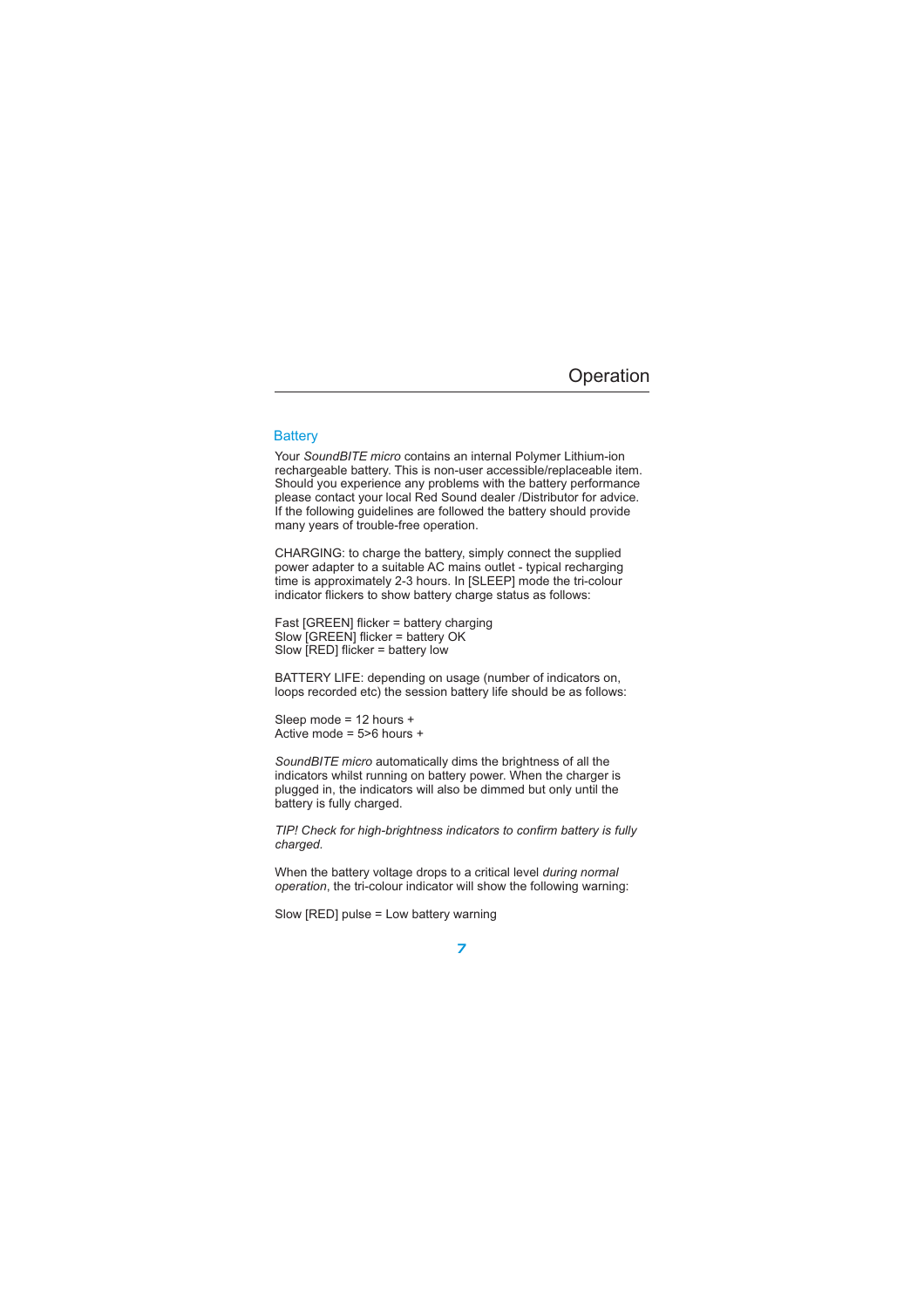As soon as you see this low battery indication please connect the charger to a suitable AC outlet to avoid disruption to *SoundBITE* micro's normal operation.

## Battery Tips

\* Use only original Red Sound batteries and chargers

\* New batteries or batteries stored for a long time may take more time to charge

\* When charging the battery, keep the SoundBITE micro near normal rom temperature

\* When storing your SoundBITE micro keep it in a cool, dry place

\* Never expose the battery/SoundBITE micro to temperatures below - 10 C (14F) or above 45 C (113F). Never leave *SoundBITE* micro in a vehicle that may be exposed to direct sunlight

\* It is normal for batteries to gradually wear down and require longer charging times. If you notice a change in your battery life, it is probably time to purchase a new battery - please contact your local authorised Red Sound dealer/distributor for replacement battery information

WARNING! Never dispose of the battery/SoundBITE micro in a fire because the battery can explode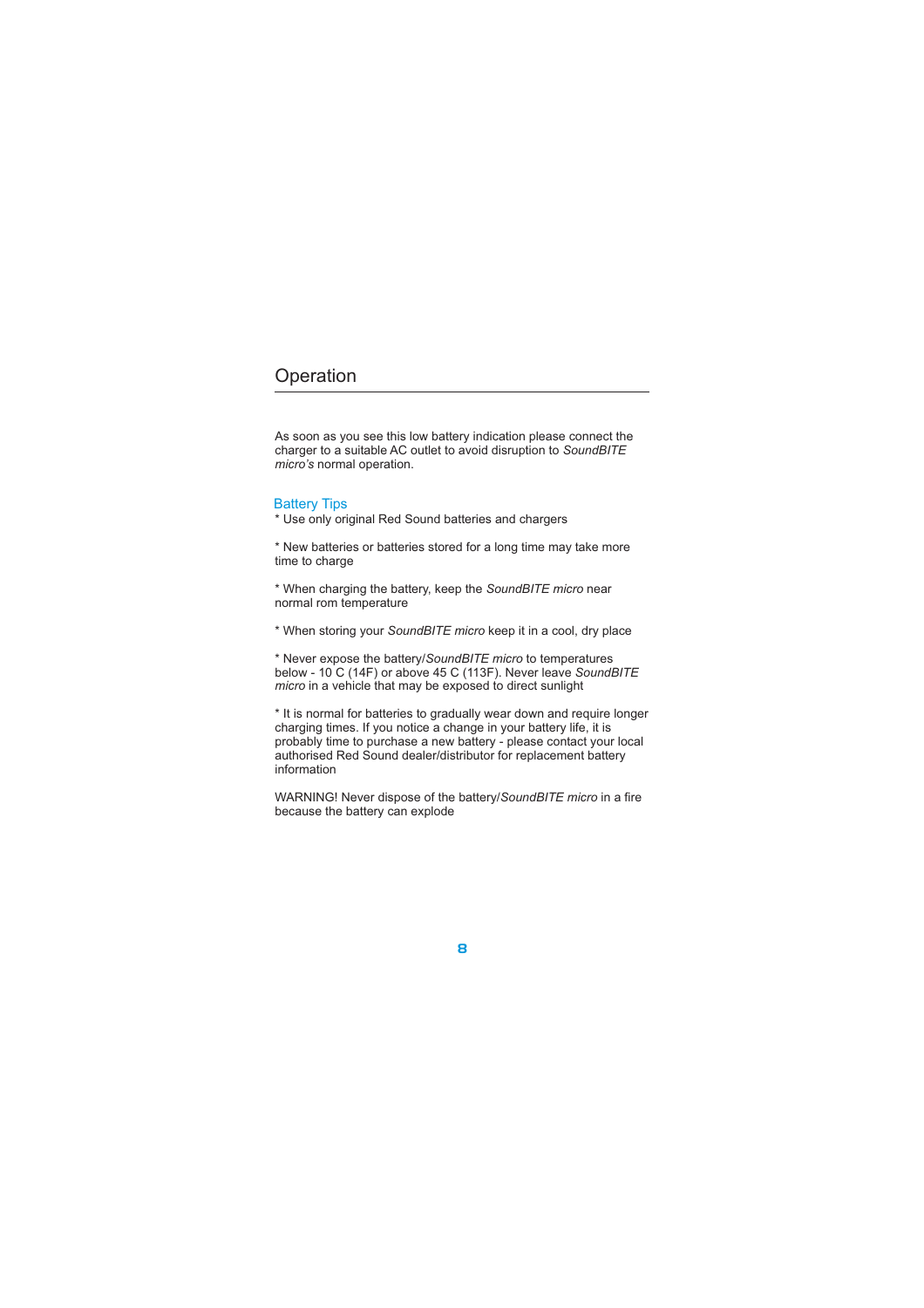## Power On/Off

After connecting SoundBITE micro to your system as detailed on page 6, insert the power adapter plug into the rear panel socket marked [6VDC]. The internal battery will now start charging and internal power will be switched on however, *SoundBITE micro* features a special [SLEEP] mode to economise on battery life. In [SLEEP] mode, the tri-colour indicator will flicker at low brightness.

To 'wake-up' SoundBITE micro, simply press & hold the [BPM ON/OFF] button for approximately 2 seconds. The tri-colour indicator will now light [RED] to indicate power is on and the BPM engine is idle (no beat detected). Your SoundBITE micro is now ready to use!

When you want to conserve battery life, simply press & hold the [BPM ON/OFF] button again for approximately 2 seconds. All the indicators will now switch off.

*TIP! You can use [SLEEP] mode to store loop samples whilst travelling. Any loops recorded during normal operation will be stored in memory for later use. Providing the battery is fully charged you can store the loops for up to 10 hours.*

### BPM Range

230 BPM. This allows SoundBITE micro to work with most dance This is where you set the working range of the BPM engine. There are three individual operating ranges covering a total range of 60 music styles, from the slowest Soul to the fastest Drum & Bass. The default setting is 90-180BPM, which covers most dance music requirements. To change the range setting, first press & hold the [TAP/CLEAR] button and then press either:

[PULL] button - selects the low range (60-120BPM) or... [PUSH] button - selects the high range (115-230BPM)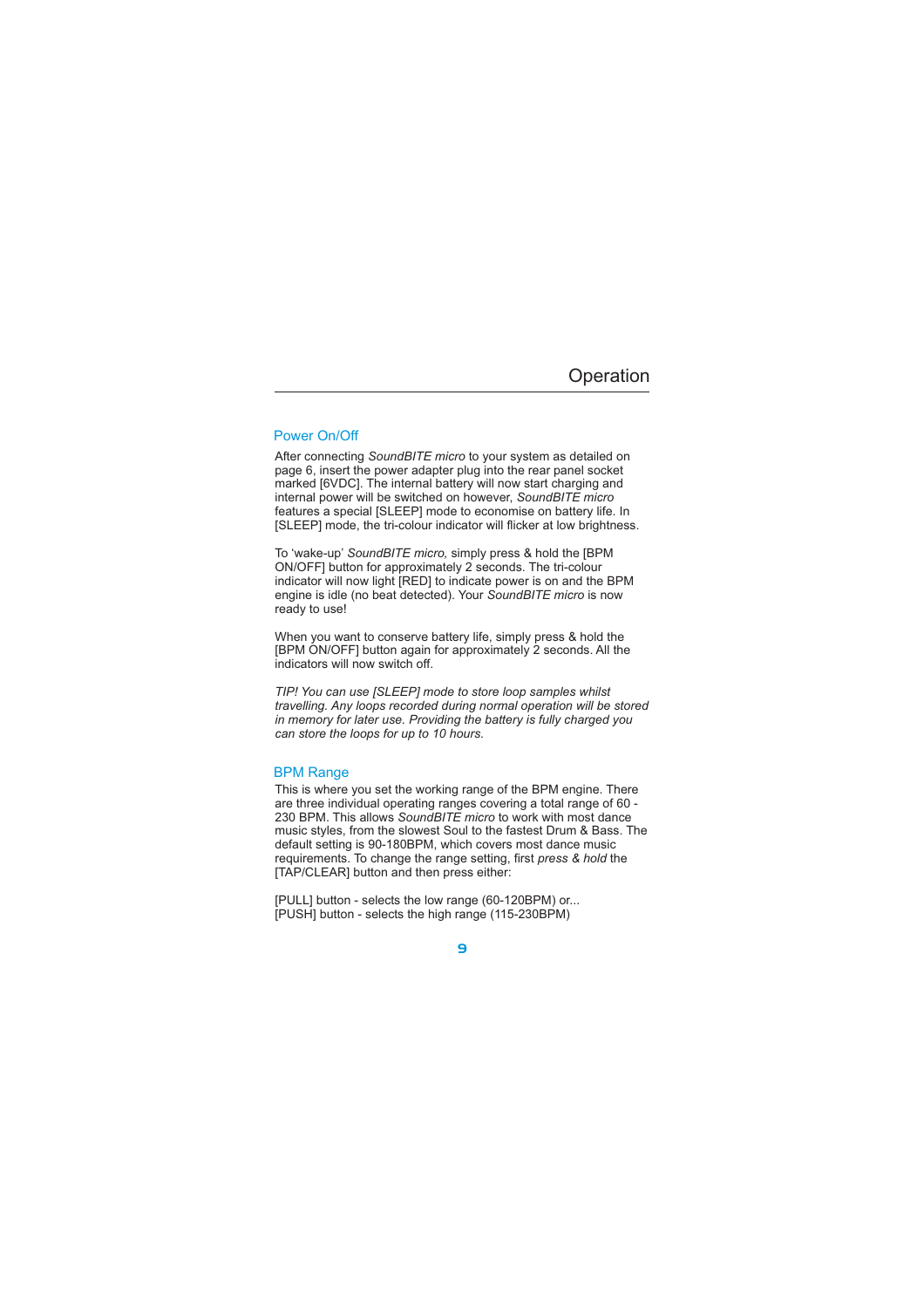During this operation the tri-colour indicator shows the following colours for each BPM range:

[RED] = Low range [GREEN] = Mid range  $[BLUE]$  = High range

If the BPM engine is active (detecting a beat from the audio input) it will be automatically cleared when a new range setting is selected. The BPM engine will then re-calculate the value within the new range, providing beat information is present.

*TIP! BPM values outside of the selected range limit cannot be accurately analysed. Always check the general tempo of the music you are playing falls within the selected BPM range. For most applications we recommend the default Mid range of 90-180BPM.*

### BPM Aquisition

Start the playback of a suitable audio track (containing definable beat information). The tri-colour indicator will change from [RED] to [BLUE] and the four [LOOP] buttons will start flashing in time with the audio track.

SoundBITE micro is now ready to record synchronised loops and transmit MIDI clock information - please see 'RECORDING AND PLAYING LOOPS' on page 14 and 'MIDI CLOCK SYNCHRONISATION' on page 18 for further information.

deck pitch control) should be tracked by SoundBITE micro. If the During tempo analysis of the audio track, any progressive shift in tempo (slowly changing the audio playback speed using a CD/vinyl beat information in the audio track stops (or the audio track itself is paused etc), the tri-colour indicator will revert to [RED] to show that there is no active beat lock.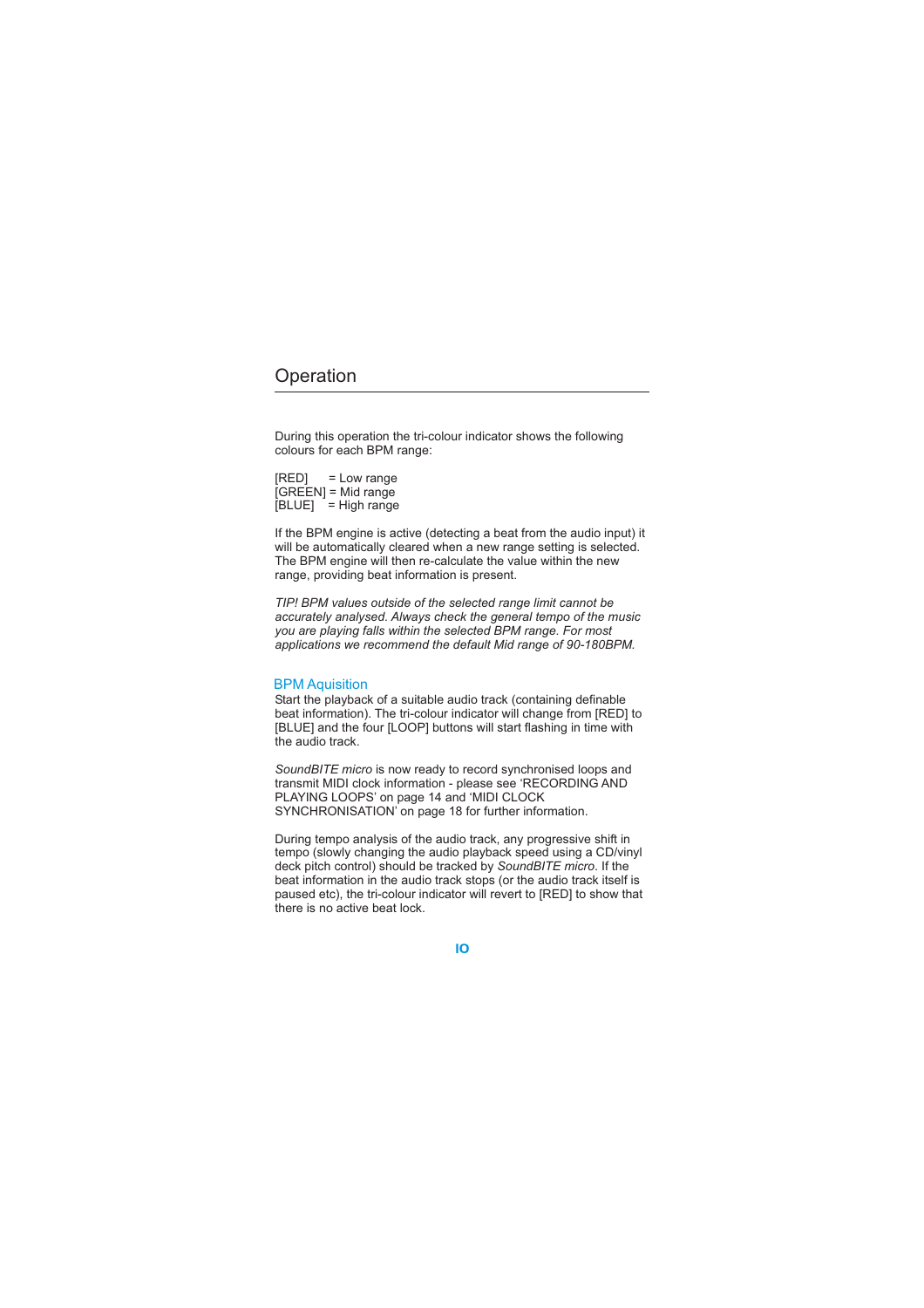The tri-colour indicator shows the following colours for each BPM engine condition:

[RED] = Engine IDLE (or BPM lock lost) [BLUE] = Engine ON and locked-in to audio beat [BLUE FLASH] = Engine ON but disengaged

*TIP! The BPM engine will continue looping samples and sending MIDI clock at the last detected BPM rate if the regular beats in the audio track become unavailable. This feature allows the loops/MIDI clock to continue operating through quiet passages or at the end of the audio track.*

### Disengaging the BPM Engine

The BPM engine can be temporarily disengaged when there is a possibility of erratic audio input tempo disrupting the playback speed of the loops/MIDI clock (during cueing procedures etc).

To disengage the BPM engine, press the [BPM ON/OFF] button once (avoid holding it down too long as you may activate [SLEEP] mode accidently). The tri-colour indicator will flash [BLUE] to indicate the BPM engine is now disengaged.

The last detected BPM value will be used to control the loop/midi clock tempo and any further beat information will be ignored until such time as the BPM engine is re-engaged. You can now cue in confidence - the loop playback and MIDI clock will remain stable no matter what happens to the audio input signal.

To re-engage the BPM engine simply press the [BPM ON/OFF] button once again. The tri-colour indicator will once again light solid [BLUE] to indicate the BPM engine is now re-engaged and operating normally.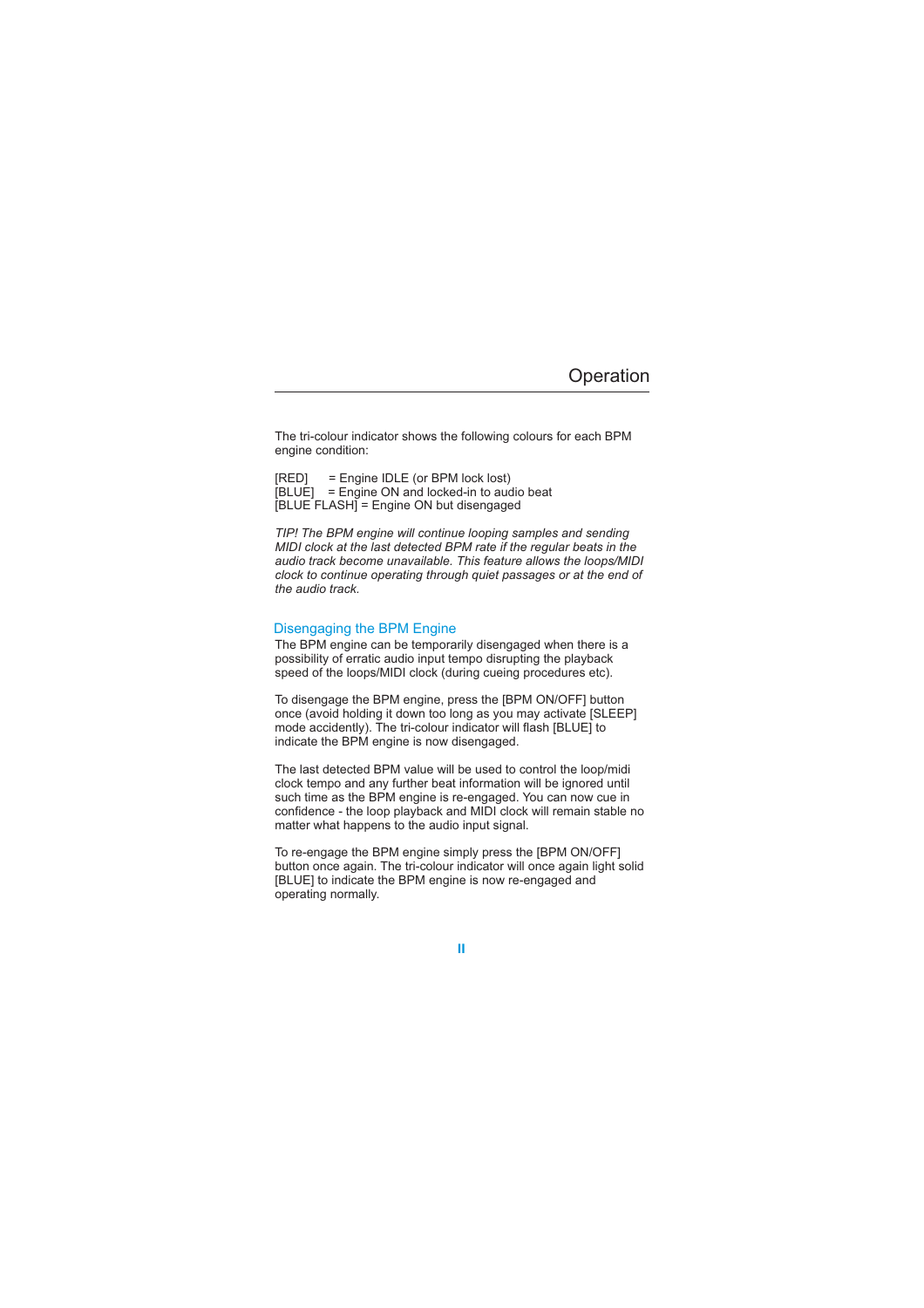### TAP/Clear

This multi-function button allows you to manually enter a tempo by hand, clear the current BPM value and also access [FILTER] mode (see page 20). The [TAP] function should be used to set the BPM rate if there is no beat information in the audio signal. The [CLEAR] function can be used to cancel the current BPM reading at any time.

TAP: To enter a BPM value from an 'IDLE' condition (no audio beat detected) use your finger to tap in a tempo on the [TAP] button (within the BPM range). After 4- 6 taps the tempo should be recognised and the tri-colour indicator will change to [BLUE].

The [TAP] function can be used to override the BPM engine if it is in 'free-wheeling' mode only. Use a finger to tap in the new tempo. After a few taps the updated tempo will be recognised and the loop playback/MIDI clock will immediately change to the new BPM rate. The [TAP] function can also be used to assist the BPM engine as it analyses more complex rhythm tracks. Tapping along with the tempo of the track can help the software recognise patterns within the music and so lock-in and adjust the BPM and/or synchronisation itself.

*TIP! Subsequent valid beat information detected by the BPM engine will override any manual changes made with the [TAP] function.*

CLEAR: The current BPM value can be cleared (erased) at any time to allow for tempo re-calculation. This feature can be useful if the audio playback tempo changes (major pitch adjustments/new track starting etc) or if any unusual beat information confuses the BPM engine.

To clear the current BPM reading and reset SoundBITE micro to an 'IDLE' status, press and *hold down* the [TAP/CLEAR] button for approximately 1 second. After releasing the button the tri-colour indicator will change to [RED].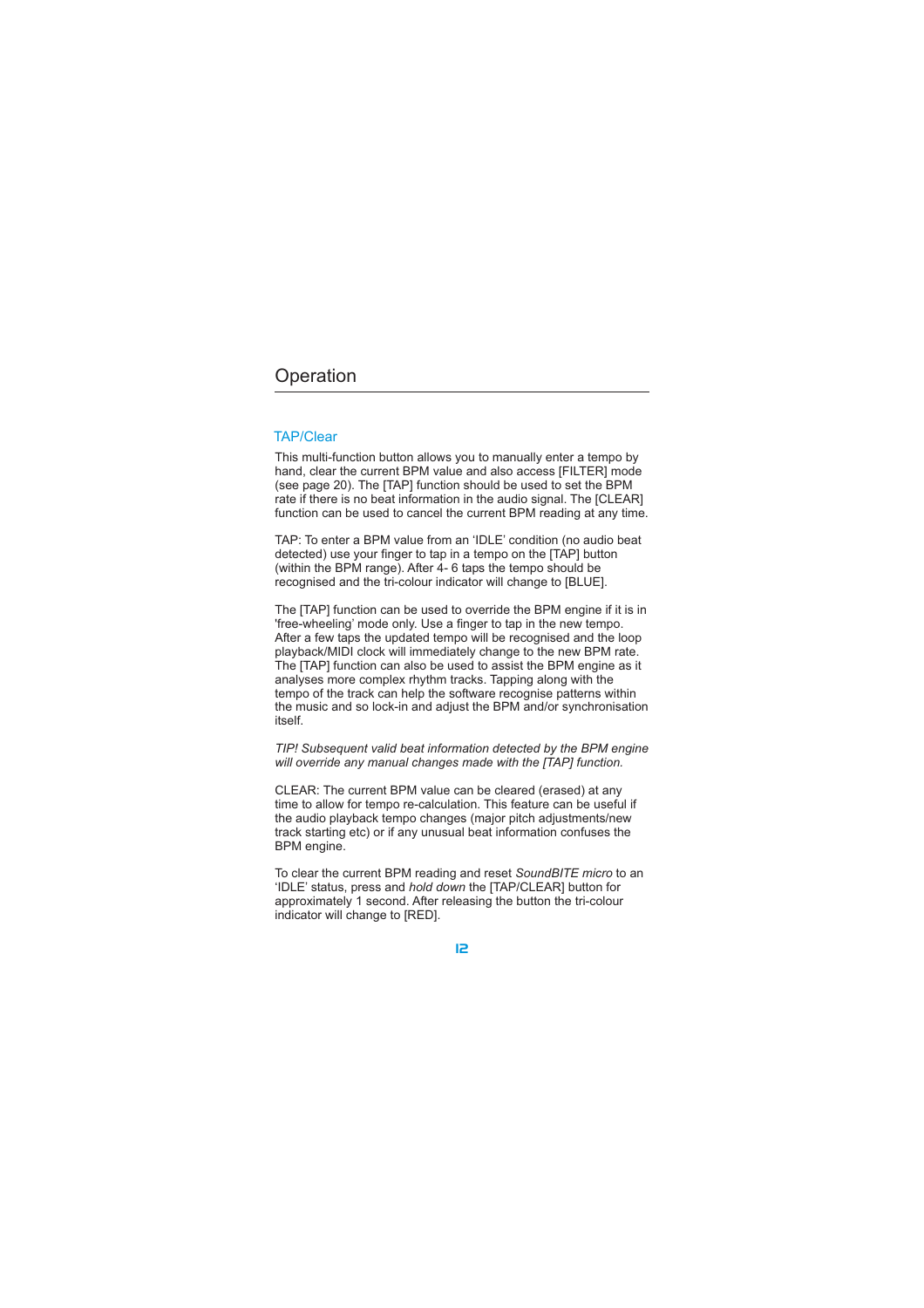The BPM engine will now re-calculate the tempo. However, if no new tempo is detected, any recorded loops can still be played back at the last detected BPM rate (the MIDI clock output will also continue at the same rate) - e.g. the cleared BPM value is memorised for loop playback/MIDI clock continuity purposes.

## Manually Setting a BPM Value

You can manually set a BPM value when there is no beat information available for the BPM engine to detect or when [DISENGAGE] mode is selected.

To manually set a BPM value, first ensure the [MODE] switch is set to the [LOOP] position and the BPM engine is either 'idle' (tri-colour indicator is [RED]) or disengaged (tri-colour indicator is flashing [BLUE]).

condition). The default BPM value will only apply if the BPM engine has not previously registered a tempo. Press and hold down the [RE-SAMPLE] button, then (after a one second protection period) press the [PULL] button repeatedly to decrement the BPM value or the [PUSH] button repeatedly to increment the BPM value (default setting is 120BPM from an idle

### Hardware Reset

In the unlikely event that your SoundBITE micro stops responding to controls/functions etc you can easily perform a hardware reset to reinitialize the software.

To perform a hardware reset, gently press the tip of a pen or other similar blunt pointed object into the small access hole on the rear panel (adjacent to the Red Sound bar-code logo). Afterwards, *press* & hold the [BPM ON/OFF] button to 'wake-up' the operating system (NOTE: any recorded loop samples will be lost during a hard reset operation)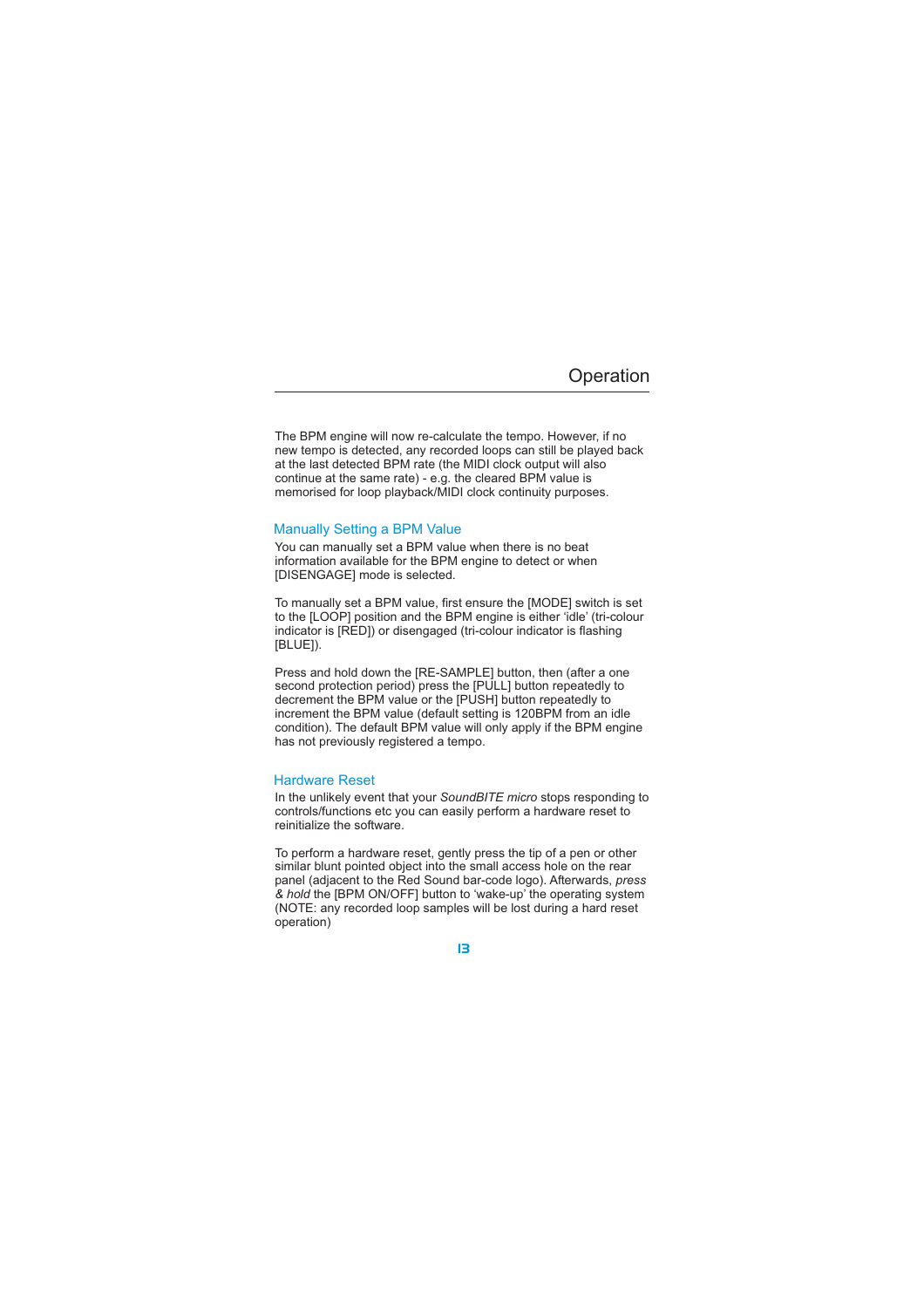## Recording & Playing Loops

You can record and playback up to 4 individual loops, each with different beat durations. There are no input level settings to adjust as the on-board AGC (automatic gain control) takes care of all level adjustments automatically however, *please note that loop output levels may be slightly lower than other line level devices in your system due to SoundBITE micro's low-voltage battery system.*

To record perfect loops, the BPM engine must be active and registering a BPM value (you can record loops without the BPM engine but the loops will not be automatically synchronised).

Ensure the [MODE] switch is set to the [LOOP] position!

Your SoundBITE micro is factory programmed with four default preset loop sample lengths (4, 8, 16, 32 beats). The default loops are configured as follows:



*TIP! You can tailor these loop settings to your own personal requirements by programming and downloading new software loop configuration dumps from the Red Sound website - please visit www.redsound.com for further information on this exciting feature.*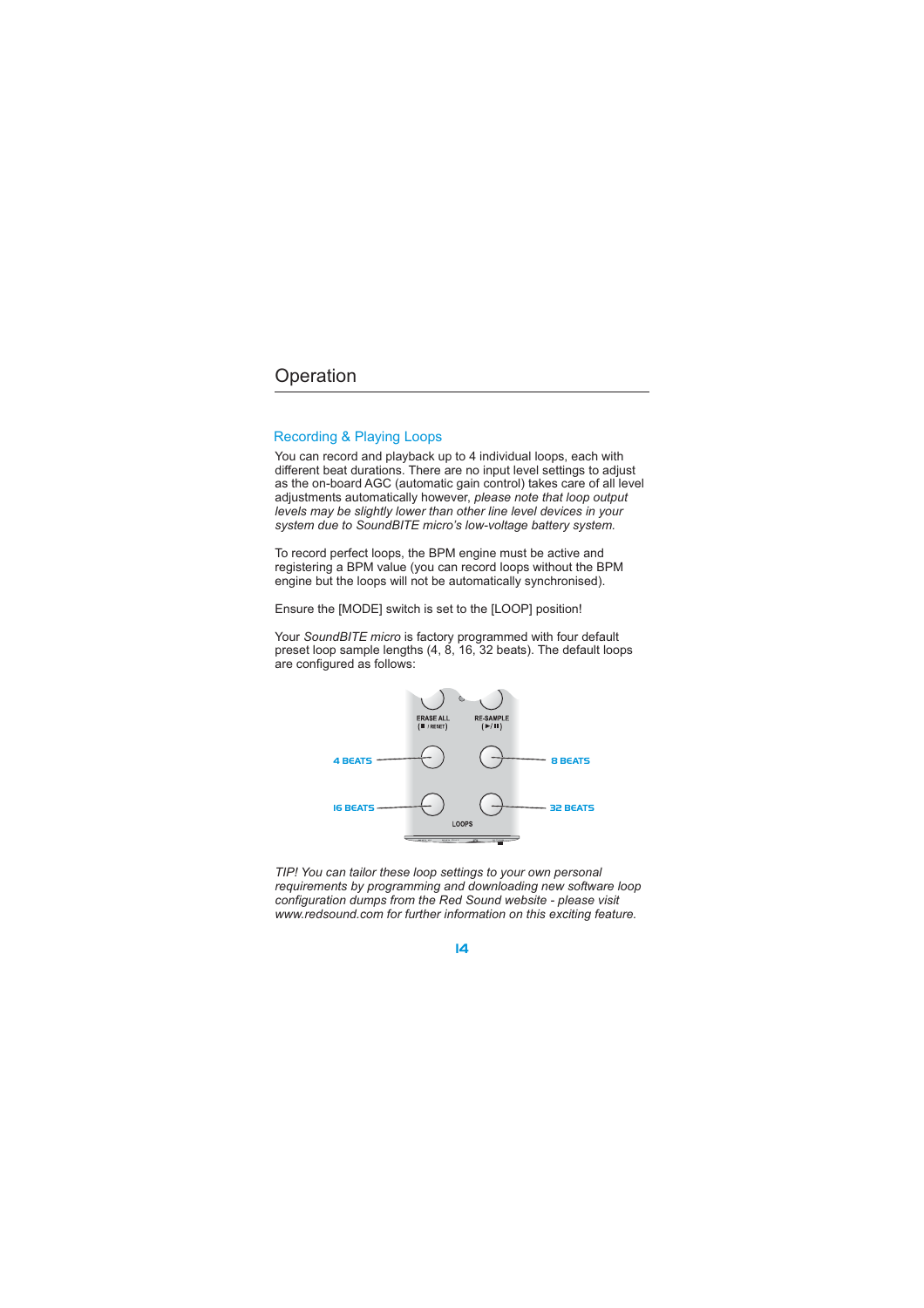RECORDING LOOPS: Only one loop can be recorded at a time. From boot-up (or after pressing the [ERASE ALL] button) the four loop pads will be empty. Ensure that the BPM engine is active (or a tempo has been tapped in) - the empty loop pads are now identified by flashing blue indicators in the [LOOP] buttons.

To start recording a loop, simply press the desired [LOOP] button once.

*TIP! When a new BPM is detected, wait a few seconds before recording the loop. This allows the BPM value to settle and will ensure more accurate loop synchronisation throughout the track.*

During the loop recording process both the tri-colour indicator and selected loop button will flash [BLUE] to show a 'count-down' of the number of beats in the loop (Example: press the 16 beat loop button - both indicators will flash 16 times)

When the recording cycle is complete the tri-colour indicator will revert back to its previous condition. The recorded loop will now play back automatically, the indicator in the button staying ON to show that the loop pad contains a sample. To mute the sample playback, simply press the [LOOP] button again. The indicator in the button now goes OFF to show that the loop has been muted. Toggling the button ON/OFF will play/mute the loop accordingly.

RECORDING START POINT: The exact timing of when you press the loop button is not critical with regard to loop creation e.g. if you start recording a 4 beat loop slightly after the beat (missing a downbeat kick drum for instance), SoundBITE micro will automatically create a perfect 4 beat loop and include the kick drum of the following phrase instead (i.e. the loop will be in synchronisation and have a precise 4 beat duration no matter where you start the recording). This feature allows you to easily capture and loop any section of the audio track.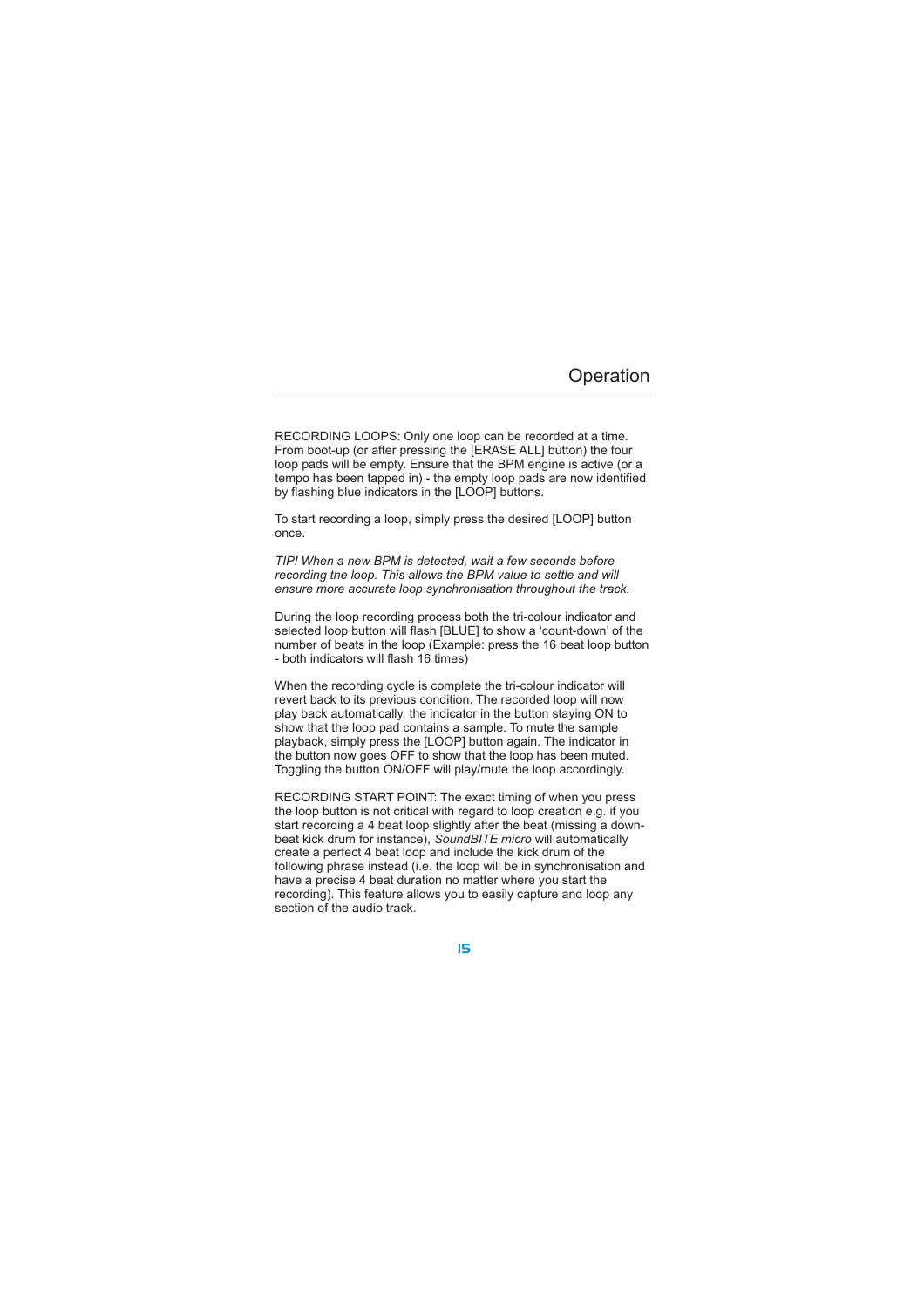ABORTING THE LOOP RECORDING: You can abort the loop recording process at any time during the recording phase by simply pressing the selected [LOOP] button once again.

Now try recording some more loops using the other loop pads. A total of four loops can be recorded and played back simultaneously or individually muted as desired. You can even mute/play prerecorded loops as another loop pad is being recorded!

*TIP! SoundBITE micro's memory is non-volatile so please remember that any recorded loops could be lost if the internal battery fully discharges before the power adapter is reconnected. In power [SLEEP] mode, the loops should be safely retained for a period of 8 >10 hours.*

## Erasing Loops

This is where you erase all the loops simultaneously. To erase any recorded loops simply press the [ERASE ALL] button and hold for approximately half a second - the tri-colour indicator will flash [RED] rapidly several times to confirm all recorded loops have been erased. The four loop pads are now empty and ready for the next recording session.

### Re-Sampling Loops

This is where you re-sample (replace) existing loops individually without erasing all the loops as detailed in the previous section. You can also use this mode to record empty loop pads if desired. To enter this mode press the [RE-SAMPLE] button once.

The indicators in the [LOOP] pads will now flash. Un-recorded loop pad indicators will flash alternately to those loop pads that contain recorded samples to identify the two different conditions.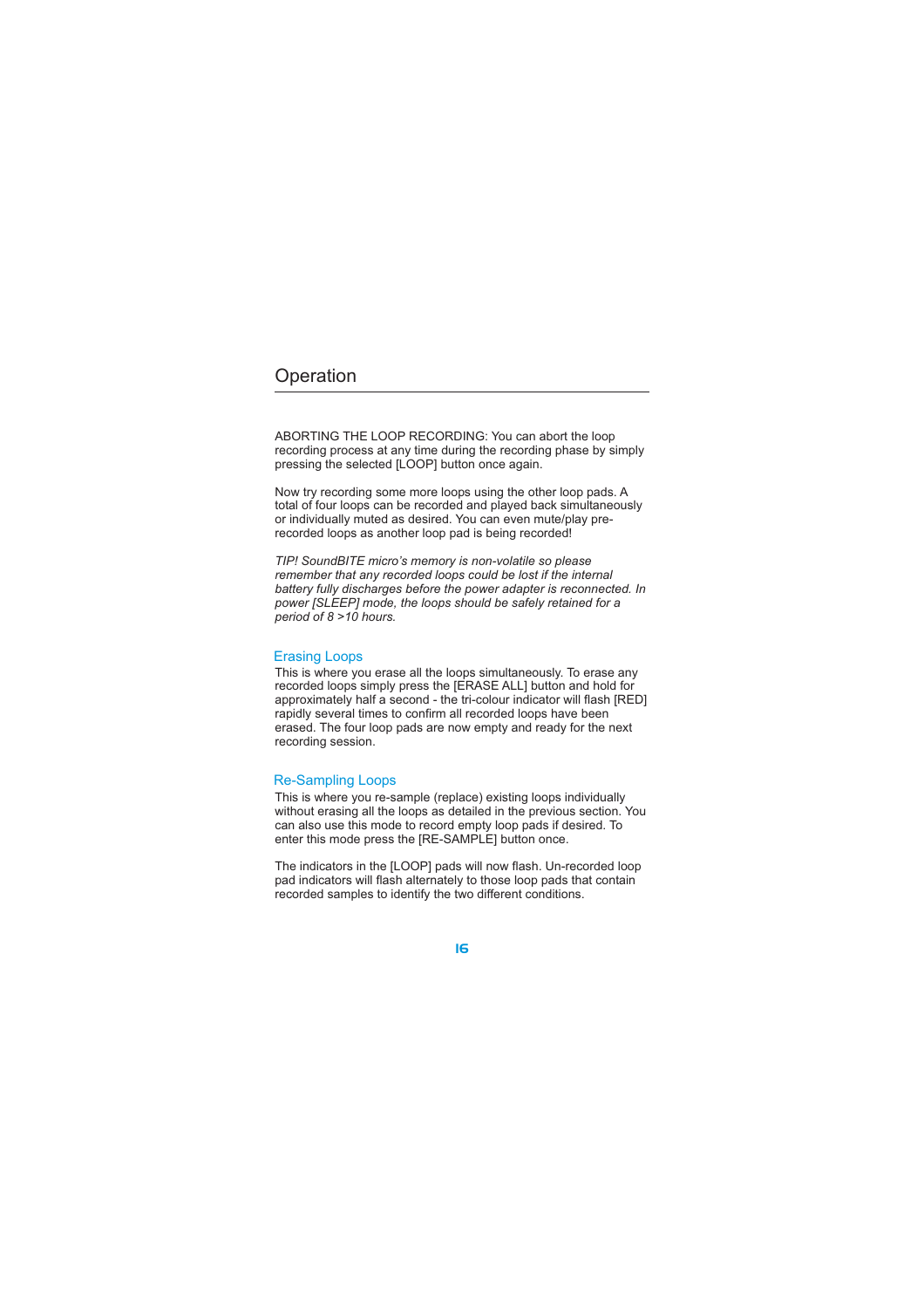To re-sample (or record) a loop, simply press the desired [LOOP] button once (whether it is pre-recorded or empty). The tri-colour indicator and loop button indicator will flash a count-down of the number of beats in the loop whilst the sample is recording, as with normal record mode. When the recording process is complete, resample mode is automatically cancelled.

### Other Loop Edit Features

These additional features allow you to control the output level of the loop samples and vary the synchronisation of the loops in relation to the incoming audio.

LOOP SYNC ADJUSTMENTS - ALL LOOPS: You can adjust the synchronisation point of ALL recorded loops simultaneously. This may be necessary if the BPM engine loses audio beat information during a track and the loop starts to drift-out of synchronisation, or you may wish to creatively move the relative position of loops (try moving the loops half a beat compared to the input audio to achieve a new syncopated rhythm).

To make an adjustment simply press the [PULL] or [PUSH] buttons during normal loop playback to adjust the overall loop synchronisation setting.

LOOP OUTPUT LEVEL: Once a loop has been recorded you can adjust its output level if required e.g. the Auto Gain Control may boost quieter passages and so this feature lets you trim the level to suit.

To boost/cut the output level of a loop, first press and hold down the [LOOP] button when it is in [PLAY] mode (indicator ON).

RANGE =  $-20dB$  to  $+6dB$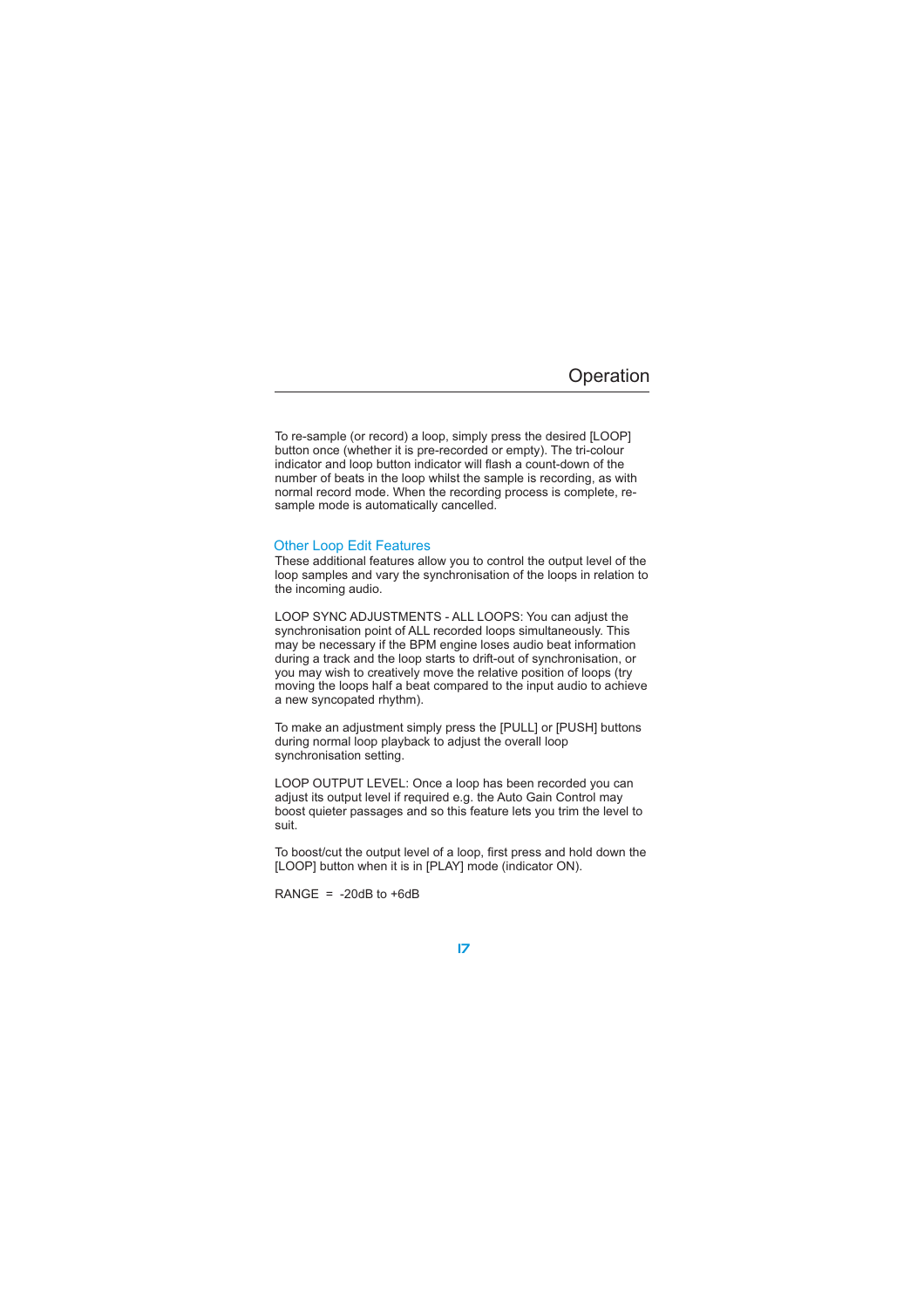To increase/decrease the volume simply use the [PULL] or [PUSH] buttons whilst still holding down the [LOOP] button. To exit this mode simply release the [LOOP] button.

LOOP SYNC ADJUSTMENTS - INDIVIDUAL LOOPS: Use this feature to adjust the synchronisation of each loop independently.

To adjust the synchronisation point of an individual loop, first press and hold down the [LOOP] button when it is in [MUTE] mode (button indicator OFF). To increment/decrement the loops' sync point simply press the [PULL] or [PUSH] buttons the [LOOP] button. As the loop synchronisation is adjusted, the loop playback will be automatically 'time stretched' (playback speed slowed down or speeded up) whilst keeping the same pitch. *whilst still holding down*

To exit this mode simply release the [LOOP] button.

RECORDING LOOPS WITHOUT THE BPM ENGINE: You can still record loops, even if there is no beat information available to trigger the BPM engine. First, manually set a BPM value (see page 13), then press the [RE-SAMPLE] button and a [LOOP] button to create the non-synchronised loops.

Ensure the [MODE] switch is set to the [MIDI] position! MIDI Clock Synchronisation

Set the connected MIDI sequencer to recognise e*xternal* MIDI Clock commands - please consult the sequencer manufacturers operation manual to make the necessary settings.

## Run/Pause Control ( $\blacktriangleright$ /II)

Select a suitable pattern, clip or song on your MIDI sequencer.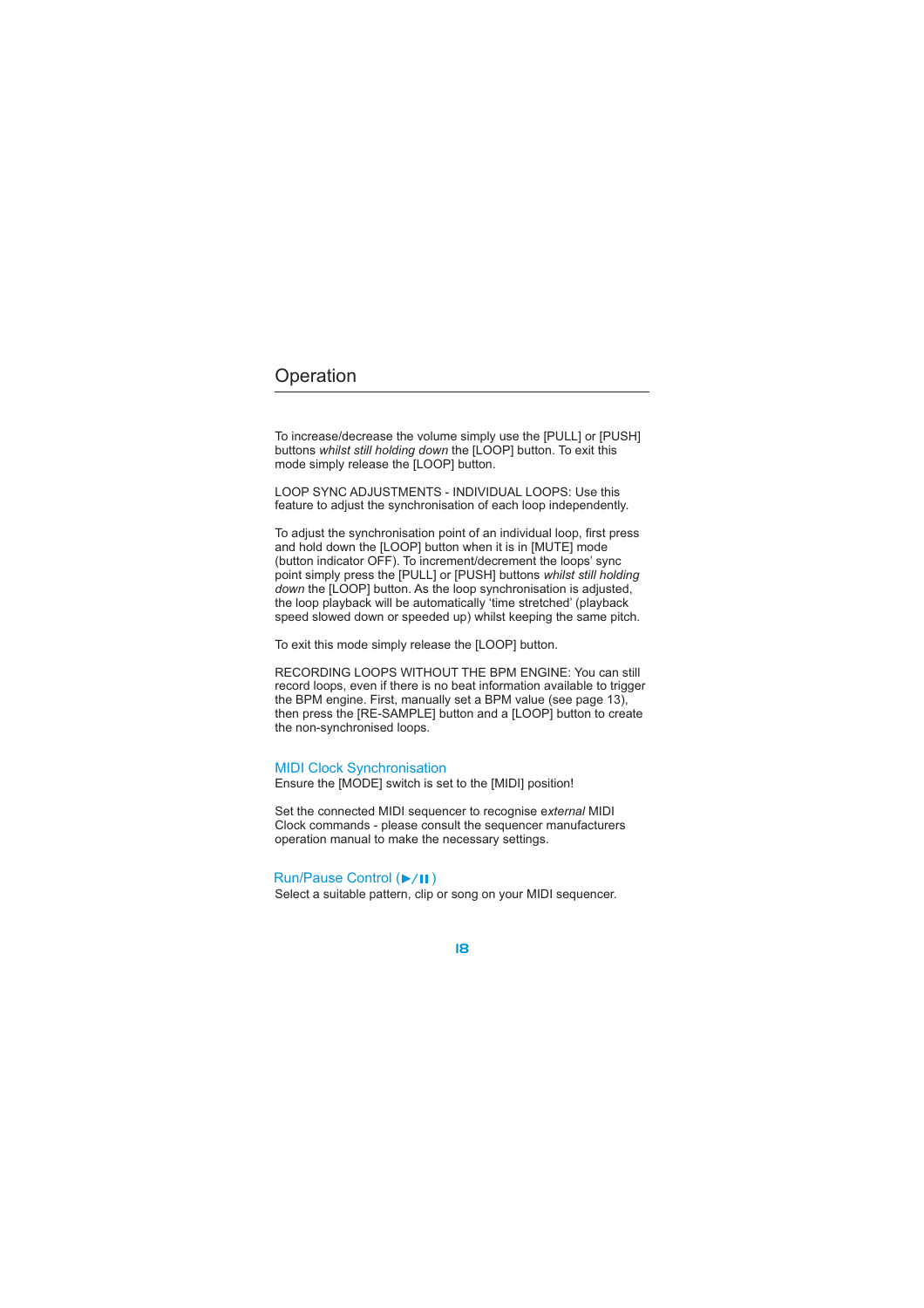RUN: To run the MIDI sequencer, press the [RUN/PAUSE] button once. The selected pattern in your MIDI sequencer should now be playing in synchronisation with the audio input track.

*TIP! To set the initial alignment of the MIDI sequence and audio track, press this button quite accurately on the desired beat. Any misalignment error can easily be corrected using the [PULL] and [PUSH] buttons - see page 20 for details*

*NOTE! due to PC MIDI interface latency specifications you may find there is a short delay between pressing the [RUN/PAUSE] button and your PC sequencer actually starting the sequence playback. If this occurs try to anticipate it by pressing [RUN] slightly earlier.*

PAUSE: To pause the MIDI sequencer at any time, press the [RUN/PAUSE] button again. The MIDI sequencer's pattern or song will be held at the pause position and will only continue from that point if the [RUN/PAUSE] button is pressed once again.

RESET: If you want to run the MIDI pattern from the start point again, in [PAUSE] mode press the [STOP/RESET] button *once* before pressing the RUN/PAUSE button again. This resets the MIDI pattern/song to beat 1/bar1 *(Note: do not press the [STOP/RESET] button twice as this will reset the sync position - see next page)*

*TIP! The SoundBITE micro will continue running the MIDI clock output indefinitely at the last detected BPM rate if the beats in the audio track become unavailable (vocal sections/end of track etc).*

## Stop/Reset Control

RESET (BEAT 1/BAR 1): For details on the [RESET] function in [PAUSE] mode please see above.

STOP: The [STOP] function is used to stop the MIDI clock *and*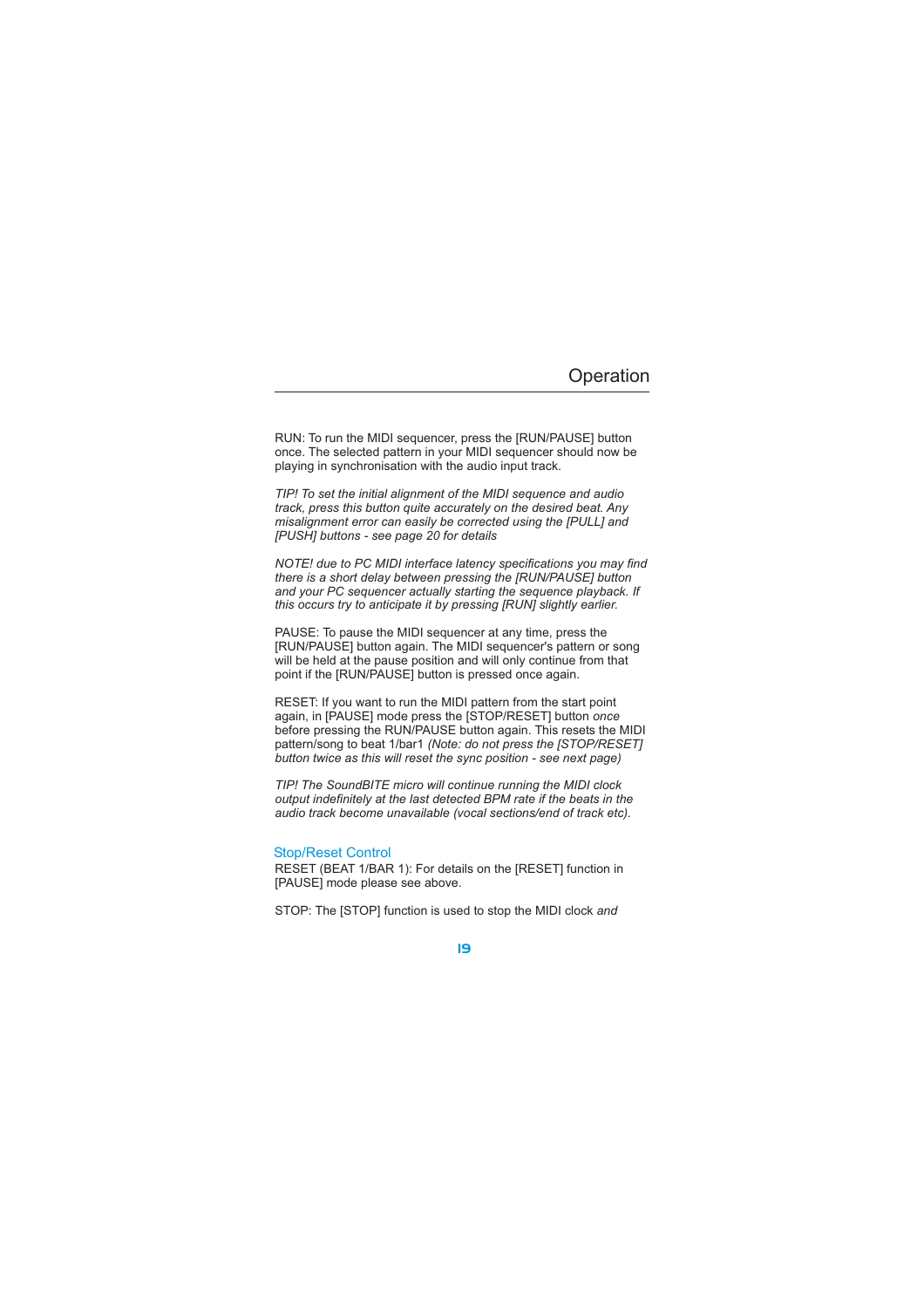*simultaneously* reset the midi sequence to beat1/ bar1. If pressed *just once* the audio/midi synchronisation will be maintained (the [STOP/RESET] is *pressed a second time* the current audio/midi timing of when you press the [RUN/PAUSE] button will not be critical - the sync will be automatically locked). If however synchronisation lock will be cleared (the timing of when you next press the [RUN] button will need to be made accurately on the beat). Use this function to reset the sync point if you're changing audio tracks or if you're unhappy with the alignment at any time.

## MIDI Clock Synchronisation Adjustments

You can adjust the synchronisation of the MIDI clock output during a performance. This may be necessary if the BPM engine loses beat information during a track (the MIDI clock starts to drift-out of synchronisation with the audio) or you may wish to creatively move the beat position of the MIDI sequencer.

To make an adjustment (first check that the [MODE] switch is in the [MIDI] position!) simply use the [PULL] or [PUSH] buttons to retard or advance the MIDI clock synchronisation position.

#### Filter Mode

In this mode, SoundBITE micro operates as an 'insert' FX module allowing you to use analog style filter effects to process the incoming audio signal in real-time before feeding it straight back to the mixing desk input via the [LOOPS OUT] connector. There are three types of filter available:

LOW-PASS FILTER: this progressively removes the higher frequencies

HIGH-PASS FILTER - this progressively removes the lower frequencies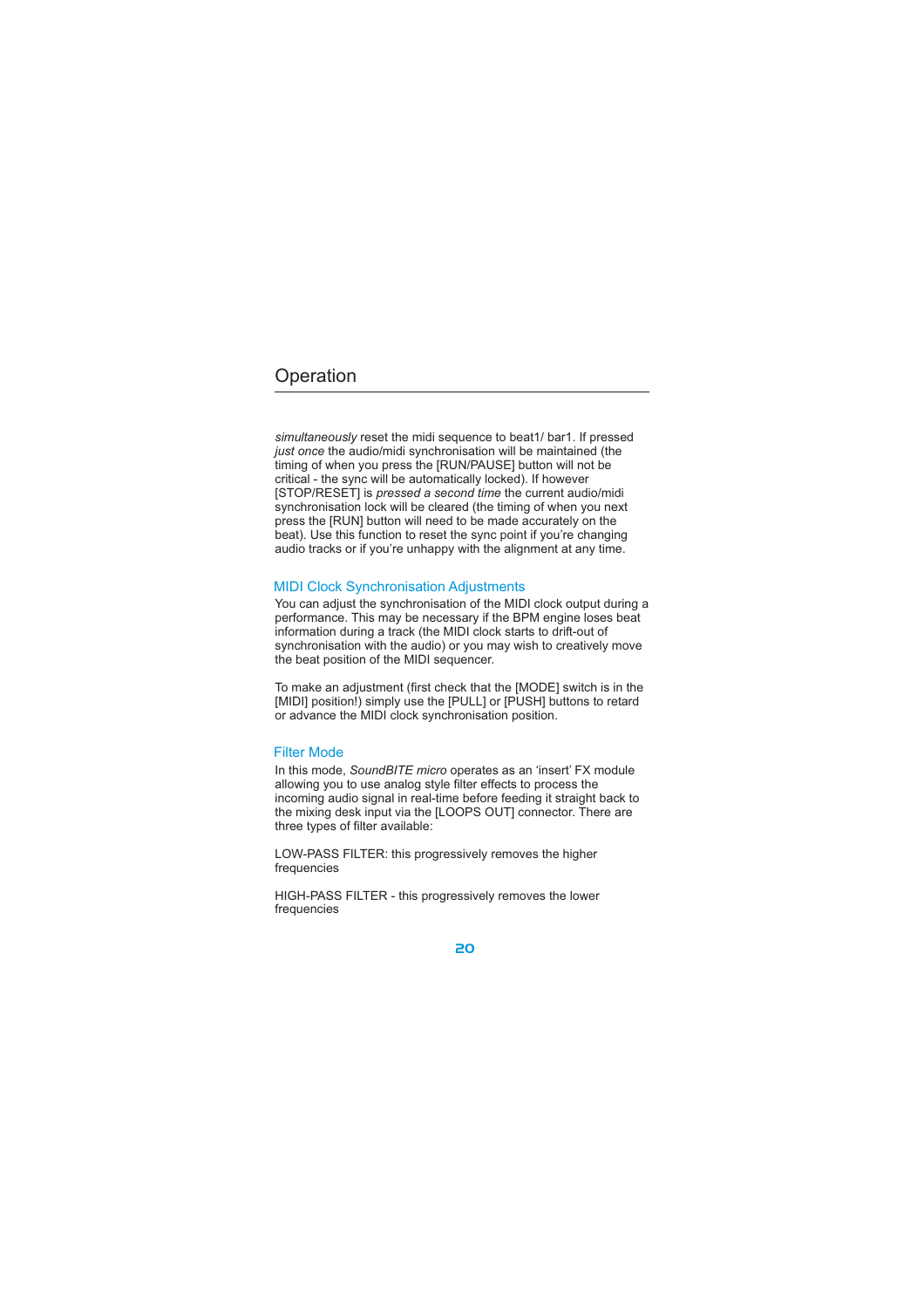BAND-PASS FILTER - this removes lower and higher frequencies at the same time leaving a 'band' of passable frequencies.

To select [FILTER] mode, press & hold the [TAP/CLEAR] button for approximately 4 seconds *without touching any of the other* buttons/controls. The tri-colour indicator will now change to a continuous flash-cycle [RED-GREEN-BLUE etc] to show [FILTER] mode is active.

*TIP! The loop sampling functions are disabled in this mode but any recorded loops will be stored for later use. The MIDI clock will continue to run when [FILTER] mode is selected.*

In [FILTER] mode the [PULL] and [PUSH] buttons become the master controls for editing the filter sound. The default setting for the FILTER is OFF.

To progressively apply the HIGH-PASS filter effect simply *press &* hold the [PUSH] button. To progressively apply the LOW-PASS filter effect simply *press & hold* the [PULL] button.

The BAND-PASS filter effect can be accessed between the maximum LOW-PASS and HIGH-PASS filter settings e.g. *continuing to* press & hold down either the [PULL] or [PUSH] buttons will 'morph' the filter effect into the BAND-PASS filter area. In this respect the three filter types are seamlessly joined together in a continuous '3 sectioned cycle' allowing you to move between LOW, BAND and HIGH filter types by simply pressing & holding either the [PULL] or [PUSH] buttons.

FILTER RESONANCE: This feature allows you to adjust the level of filter [RESONANCE]. Filter resonance is a boost in level of the frequencies around the filter frequency cut-off point. Increasing the [RESONANCE] value will add more harmonic dynamics to the sound. To adjust the filter [RESONANCE] setting, first press & hold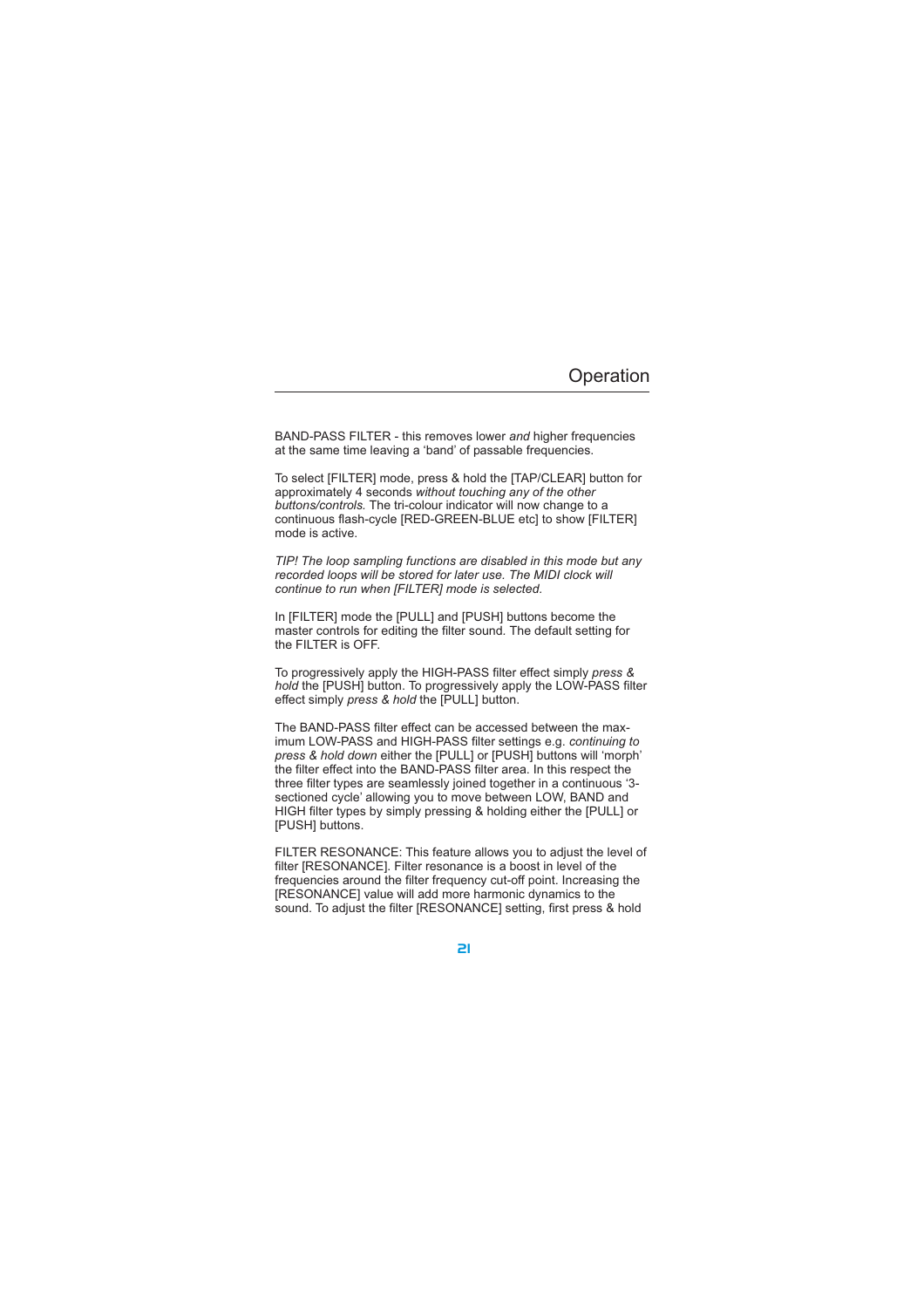the [BPM ON/OFF] button and then press either the [PULL] button to decrease the value or [PUSH] button to increase the value *(Note: [SLEEP] mode is not available in [FILTER] mode).* The normal [RE-SAMPLE] and 4 x [LOOP] button functions are also de-activated in this mode however, these buttons can now be used to access additional [FILTER] mode parameters as follows:

INPUT LEVEL: the analog input signal level can be adjusted to ensure the straight-thru signal does not overload the hardware and cause distortion. The software automatically sets a default signal level when [FILTER] mode is activated. To adjust the input signal level first *press and hold* the [RE-SAMPLE] button and then use either the [PULL] button to decrease the audio signal level or the [PUSH] button to increase the audio signal level.

FILTER POSITION MEMORY: the 4 x [LOOP] buttons can be used as 'hot-keys' to access and memorize favorite filter settings. The upper left [LOOP] button (default 4 beat loop button) is 'hard-wired' to the OFF setting so you can easily cancel the filter at any time by simply pressing this button.

To set the user-defined filter memory hot-keys simply use the [PULL] or [PUSH] button to find the preferred filter setting and then press and hold (for approx 0.5 seconds) one of the other 3 [LOOP] buttons. The blue indicator in the selected [LOOP] button will light to confirm the filter setting has been stored.

The filter can also be controlled by Continuous Controllers via the MIDI IN port (Frequency = CC 74 and Resonance = CC 75)

To exit [FILTER] mode, simply *press & hold* the [TAP/CLEAR] button for 0.5 seconds. The tri-colour indicator will revert to its [IDLE] mode condition [RED]. The filter 'hot-key' settings will be memorised if you return to [FILTER] mode. The BPM engine/loop recording and MIDI clock functionality will now be re-activated.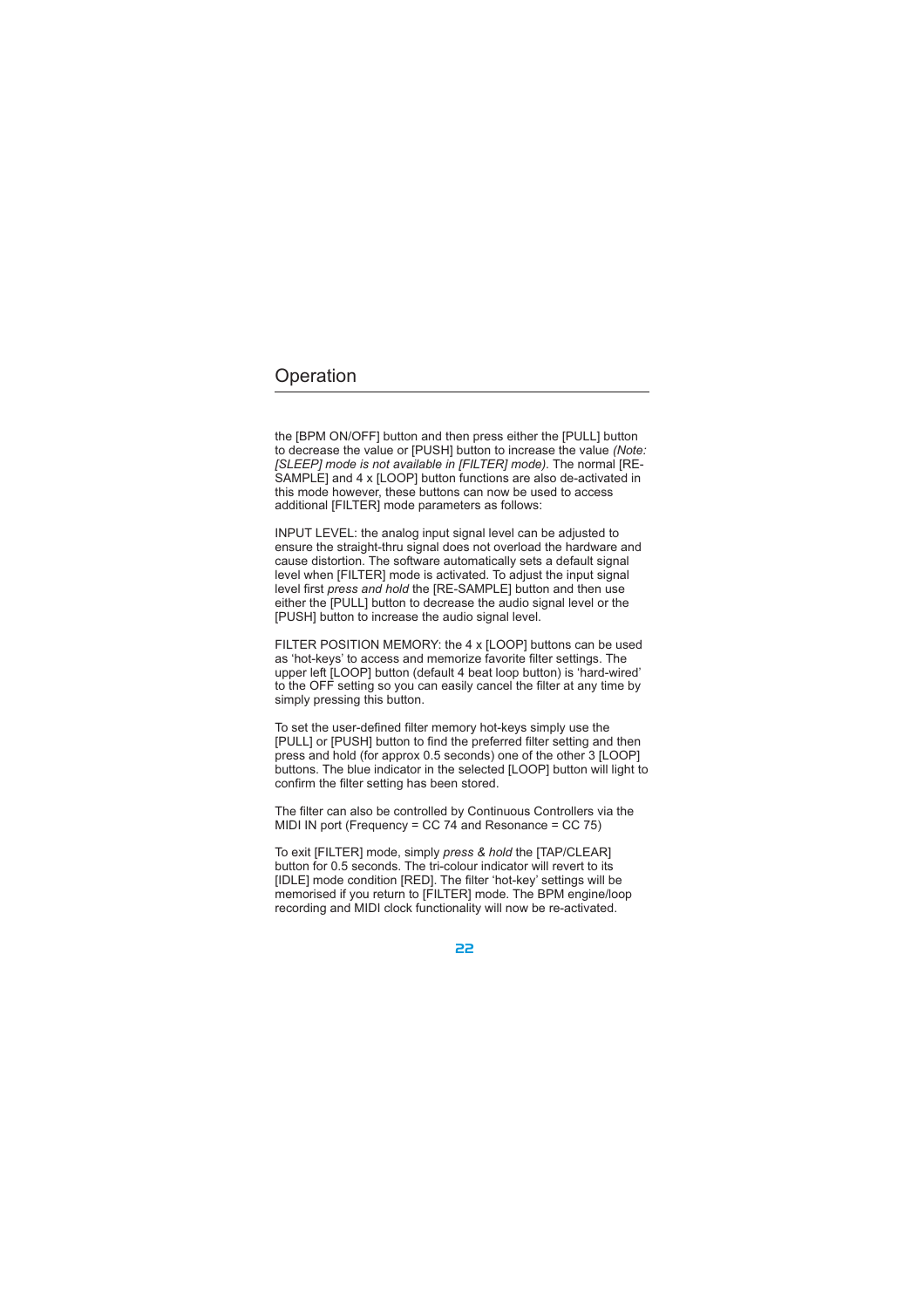## Hints & Tips

## Disengaging the BPM Engine - A Few Applications

As you cue and/or move the pitch slider back and forth whilst monitoring in the headphones, all this musical and rhythmical information gets transmitted to SoundBITE micro via PFL. Naturally this cueing 'tempo' you create is irregular, sending small fluctuations to SoundBITE micro, which will intelligently track the BPM and time stretch any stored samples accordingly.

The times when you don't want SoundBITE micro to do this are in the two examples below. Imagine beat mixing against a track on a turntable whose tempo constantly changes with small fluctuations, it would be nearly impossible. Therefore, you can instruct the sampler not to analyse tempo changes (see page 11) and no matter how fast/slow or in which direction you spin the forthcoming track, SoundBITE micro will play any samples back and run the MIDI clock at a fixed tempo, steady as a rock.

LEARNING TO MIX - You can use SoundBITE micro as an aid to enhance your beat mix skills. It's always easier to practice beat mixing against a clean 4/4 rhythm with minimal melody/vocals. Now you can have an infinite looping clean sample of your choice to practice mixing against. Just record/playback the loop and disengage the BPM engine.

MIXING VINYL TO VINYL USING ONE TURNTABLE - Most dance tracks are structured to have a clean introduction (intro) and exit (outro) to facilitate mixing and to avoid melody clashes. Now you can sample either the start or the end of the track (we recommend 16 or 32 beat loops) and, using your crossfader, blend the outgoing track into your long sample, put a new record on the same turntable and mix against the sample. Just record/playback the loops and disengage the BPM engine.